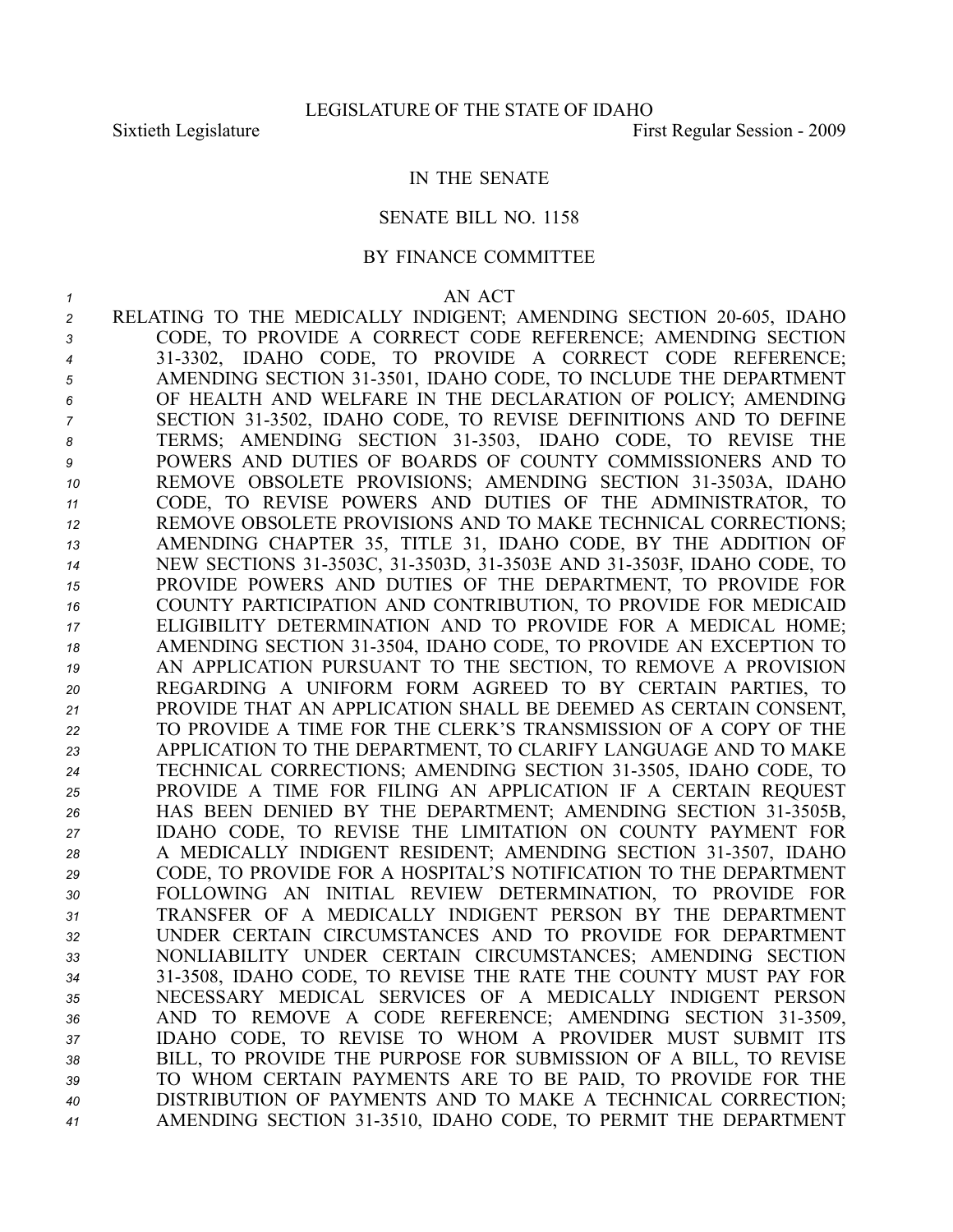TO PURSUE CERTAIN SUBROGATION INTERESTS; AMENDING SECTION 313511, IDAHO CODE, TO PROVIDE CERTAIN VIOLATIONS AND PENALTIES IF A CERTAIN PERSON GIVES OR OMITS GIVING CERTAIN INFORMATION TO THE DEPARTMENT OR FAILS TO COOPERATE WITH THE DEPARTMENT 5 AND TO MAKE TECHNICAL CORRECTIONS; AMENDING SECTION 31-3517, IDAHO CODE, TO PROVIDE FOR A LIMITATION TO COUNTY RESPONSIBILITY UNDER THE CATASTROPHIC HEALTH CARE COST PROGRAM, TO REVISE THE COMPOSITION OF AND APPOINTMENT TO THE CATASTROPHIC HEALTH CARE COST PROGRAM BOARD, TO REMOVE CERTAIN CONTRACT AUTHORITY OF THE ADMINISTRATOR, TO REMOVE CERTAIN RULEMAKING AUTHORITY AND TO REVISE CERTAIN AUDIT RESPONSIBILITY; AMENDING SECTION 313518, IDAHO CODE, TO PROVIDE CERTAIN ADMINISTRATIVE RULEMAKING AUTHORITY; AMENDING SECTION 313519, IDAHO CODE, TO PROVIDE FOR SUBMISSION OF CERTAIN CLAIMS TO THE DEPARTMENT FOLLOWING A FINAL DETERMINATION BY THE COUNTY, TO PROVIDE FOR A DEPARTMENT CLAIM PROCESSING PROCEDURE AND FOR TIMELINES, TO REMOVE CERTAIN CLERK RESPONSIBILITIES AND TIMELINES AND TO REVISE THE AMOUNT A COUNTY IS OBLIGATED TO PAY; AMENDING 19 SECTION 31-3553, IDAHO CODE, TO CORRECT A CODE REFERENCE; 20 AMENDING SECTION 67-7903, IDAHO CODE, TO CORRECT A CODE REFERENCE; AND TO PROVIDE LEGISLATIVE INTENT.

*<sup>22</sup>* Be It Enacted by the Legislature of the State of Idaho:

*<sup>23</sup>* SECTION 1. That Section 20605, Idaho Code, be, and the same is hereby amended to *<sup>24</sup>* read as follows:

 20605. COSTS OF CONFINEMENT. The county wherein any court has entered an order pursuan<sup>t</sup> to section 20604, Idaho Code, shall pay all direct and indirect costs of the detention or confinement of the person to the governmental unit or agency owning or operating the jail or confinement facilities in which the person was confined or detained. The amount of such direct and indirect costs shall be determined on <sup>a</sup> per day per person basis by agreemen<sup>t</sup> between the county wherein the court entered the order and the county or governmental unit or agency owning or operating such jail or confinement facilities. In 32 the absence of such agreement or order fixing the cost as provided in section 20-606, Idaho 33 Code, the charge for each person confined or detained shall be the sum of thirty-five dollars (\$35.00) per day, plus the cost of any medical or dental services paid at the unadjusted 35 medicaid rate of reimbursement as provided in section 31-3502(421), Idaho Code, unless a rate of reimbursement is otherwise established by contract or agreement; provided, however, that the county may determine whether the detained or confined person is eligible for any local, state, federal or private program that covers dental, medical and/or burial expenses. That person will be required to apply for those benefits, and any such benefits obtained may be applied to the detained or confined person's incurred expenses, and in the event of the death of such detained or confined person, the county wherein the court entered the order shall pay all actual burial costs. Release from an order pursuan<sup>t</sup> to section 20604, Idaho Code, for the purpose of <sup>a</sup> person receiving medical treatment shall not relieve the county of its obligation of paying the medical care expenses imposed in this section. In case <sup>a</sup> person confined or detained was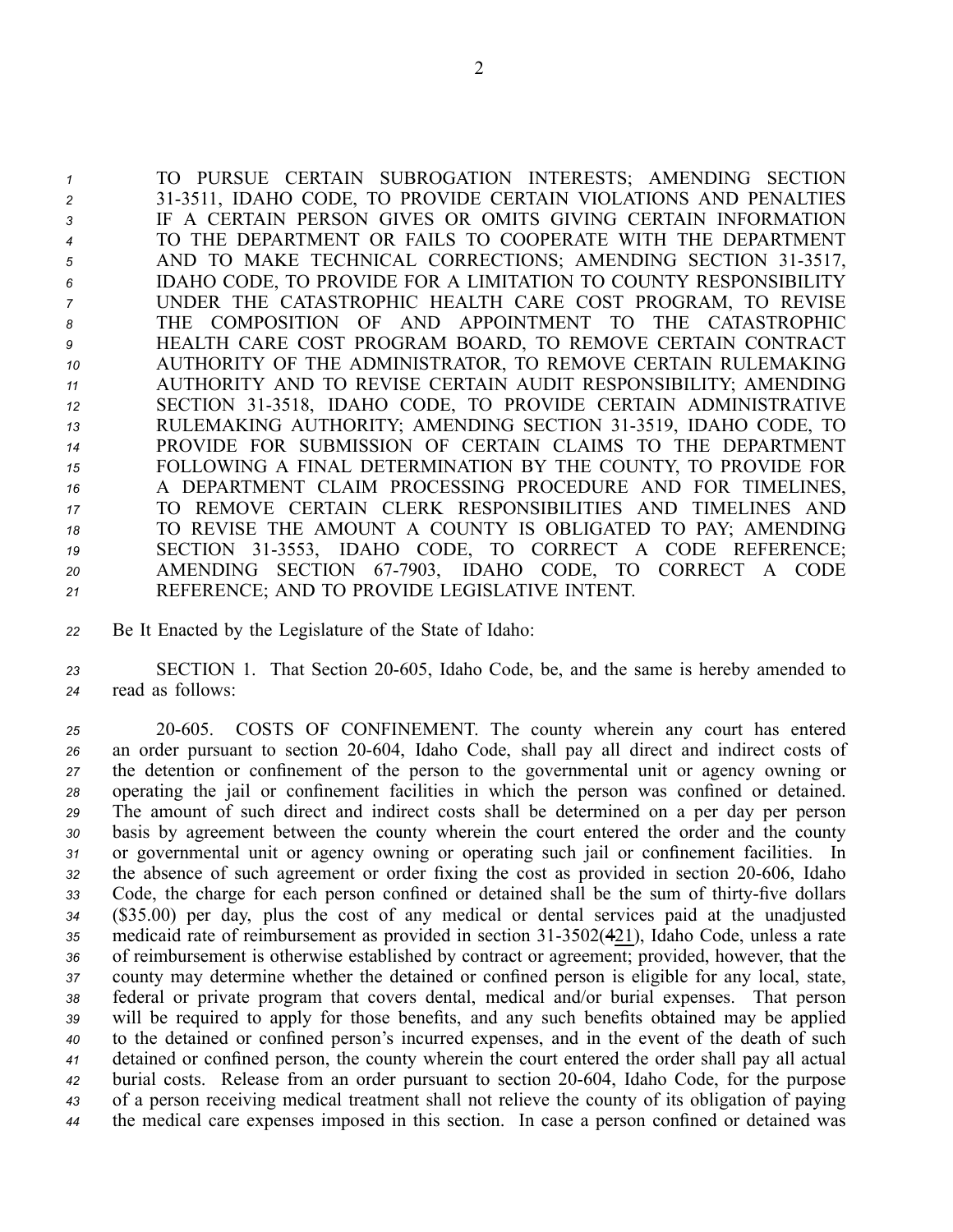initially arrested by <sup>a</sup> city police officer for violation of the motor vehicle laws of this state or for violation of <sup>a</sup> city ordinance, the cost of such confinement or detention shall be <sup>a</sup> charge against such city by the county wherein the order of confinement was entered. All payments under this section shall be acted upon for each calendar month by the second Monday of the month following the date of billing.

6 SECTION 2. That Section 31-3302, Idaho Code, be, and the same is hereby amended to *<sup>7</sup>* read as follows:

*<sup>8</sup>* 313302. COUNTY CHARGES ENUMERATED. The following are county charges:

*<sup>9</sup>* (1) Charges incurred against the county by virtue of any provision of this title.

 (2) The compensation allowed by law to constables and sheriffs for executing process on persons charged with criminal offenses; for services and expenses in conveying criminals to jail; for the service of subpoenas issued by or at the reques<sup>t</sup> of the prosecuting attorneys, and for other services in relation to criminal proceedings.

 (3) The expenses necessarily incurred in the suppor<sup>t</sup> of persons charged with or convicted of crime and committed therefor to the county jail. Provided that any medical expenses shall be paid at the unadjusted medicaid rate of reimbursement as provided in section 313502(421), Idaho Code, unless <sup>a</sup> rate of reimbursement is otherwise established by contract or agreement.

*<sup>19</sup>* (4) The compensation allowed by law to county officers in criminal proceedings, when *<sup>20</sup>* not otherwise collectible.

*<sup>21</sup>* (5) The sum required by law to be paid to grand jurors and indigent witnesses in criminal *22* cases.

*<sup>23</sup>* (6) The accounts of the coroner of the county, for such services as are not provided to be *<sup>24</sup>* paid otherwise.

*<sup>25</sup>* (7) The necessary expenses incurred in the suppor<sup>t</sup> of county hospitals, and the indigent *<sup>26</sup>* sick and nonmedical assistance for indigents, whose suppor<sup>t</sup> is chargeable to the county.

*<sup>27</sup>* (8) The contingent expenses, necessarily incurred for the use and benefit of the county.

*<sup>28</sup>* (9) Every other sum directed by law to be raised for any county purpose, under the *<sup>29</sup>* direction of the board of county commissioners, or declared to be <sup>a</sup> county charge.

30 SECTION 3. That Section 31-3501, Idaho Code, be, and the same is hereby amended to *<sup>31</sup>* read as follows:

 313501. DECLARATION OF POLICY. It is the policy of this state that each person, to the maximum extent possible, is responsible for his or her own medical care and to that end, shall be encouraged to purchase his or her own medical insurance with coverage sufficient to preven<sup>t</sup> them from needing to reques<sup>t</sup> assistance pursuan<sup>t</sup> to this chapter. However, in order to safeguard the public health, safety and welfare, and to provide suitable facilities and provisions for the care and hospitalization of persons in this state, and, in the case of medically 38 indigent persons, to provide for the payment thereof, the respective counties of this state, and the administrator and the department shall have the duties and powers as hereinafter provided.

*<sup>40</sup>* SECTION 4. That Section 313502, Idaho Code, be, and the same is hereby amended to *<sup>41</sup>* read as follows: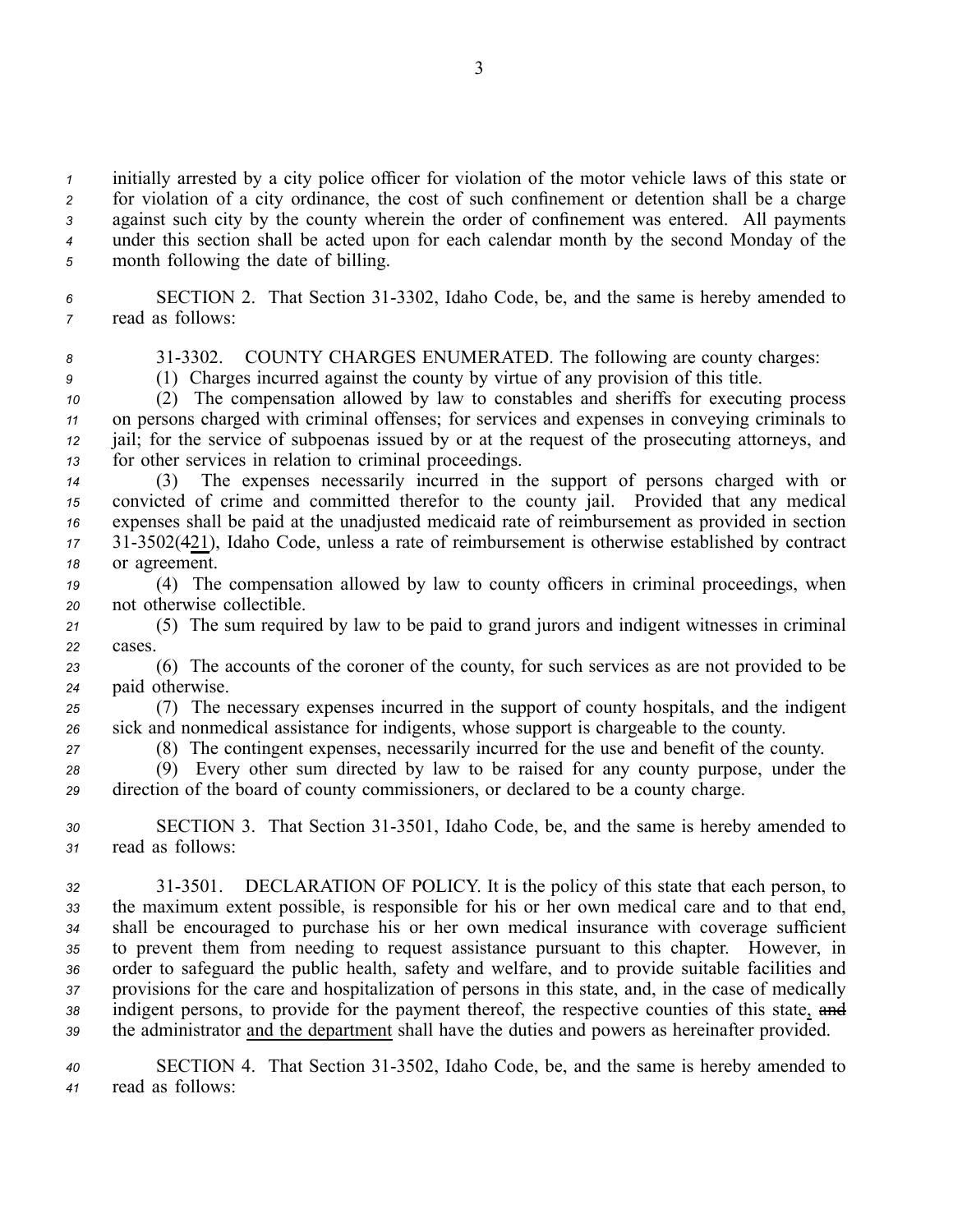313502. DEFINITIONS. As used in this chapter, the terms defined in this section shall have the following meaning, unless the context clearly indicates another meaning: (1) "Medically indigent" means any person who is in need of necessary medical services and who, if an adult, together with his or her spouse, or whose parents or guardian if <sup>a</sup> minor, does not have income and other resources available to him from whatever source sufficient to pay for necessary medical services. Nothing in this definition shall preven<sup>t</sup> the board of county commissioners and administrator from requiring the applicant and obligated persons to reimburse the county and the catastrophic health care costs program, where appropriate, for all or <sup>a</sup> portion of their medical expenses, when investigation of their application pursuan<sup>t</sup> to this chapter, determines their ability to do so. (2) "Hospital" means <sup>a</sup> facility licensed and regulated pursuan<sup>t</sup> to sections 391301 through 391314, Idaho Code, excluding state institutions. (3) "Dependent" means any person whom <sup>a</sup> taxpayer could claim as <sup>a</sup> dependent under the income tax laws of the state of Idaho. (4) "Applicant" means any person who is or may be requesting financial assistance under this chapter. (5) "Reimbursement rates" means the unadjusted medicaid rate of reimbursement for medical charges allowed pursuan<sup>t</sup> to title XIX of the social security act, as amended. For 19 long term care facilities, maximum "reimbursement rates" means the unadjusted medicaid rate of reimbursement allowed pursuan<sup>t</sup> to the medical assistance program as determined by chapter 1, title 56, Idaho Code, or the unadjusted medicare rate of reimbursement established under title XVIII of the social security act, as amended, whichever is greater. (6) "Board" means the board of county commissioners. (7) "Obligated persons" means those persons who are legally responsible for an applicant. (8) "County hospital" means any county approved institution or facility for the care of sick persons. (9) "Administrator" means the board of the catastrophic health care cost program, as provided in section 313517, Idaho Code. (10) "Catastrophic health care costs" means all necessary medical expenses for services which are incurred by <sup>a</sup> recipient for which the reimbursement rate exceeds in aggregate the sum of ten thousand dollars (\$10,000) in any twelve (12) consecutive month period. (11) "Recipient" means an individual determined eligible for necessary medical services under this chapter. (12) "Resident" means <sup>a</sup> person with <sup>a</sup> home, house, place of abode, place of habitation, dwelling or place where he or she actually lived for <sup>a</sup> consecutive period of thirty (30) days or more within the state of Idaho. A resident does not include <sup>a</sup> person who comes into this state for temporary purposes, including, but not limited to, education, vacation, or seasonal labor. Entry into active military duty shall not change <sup>a</sup> person's residence for the purposes of this chapter. Those physically presen<sup>t</sup> within the following facilities and institutions shall be residents of the county where they were residents prior to entering the facility or institution: (a) Correctional facilities; (b) Nursing homes or residential or assisted living facilities; (c) Other medical facility or institution.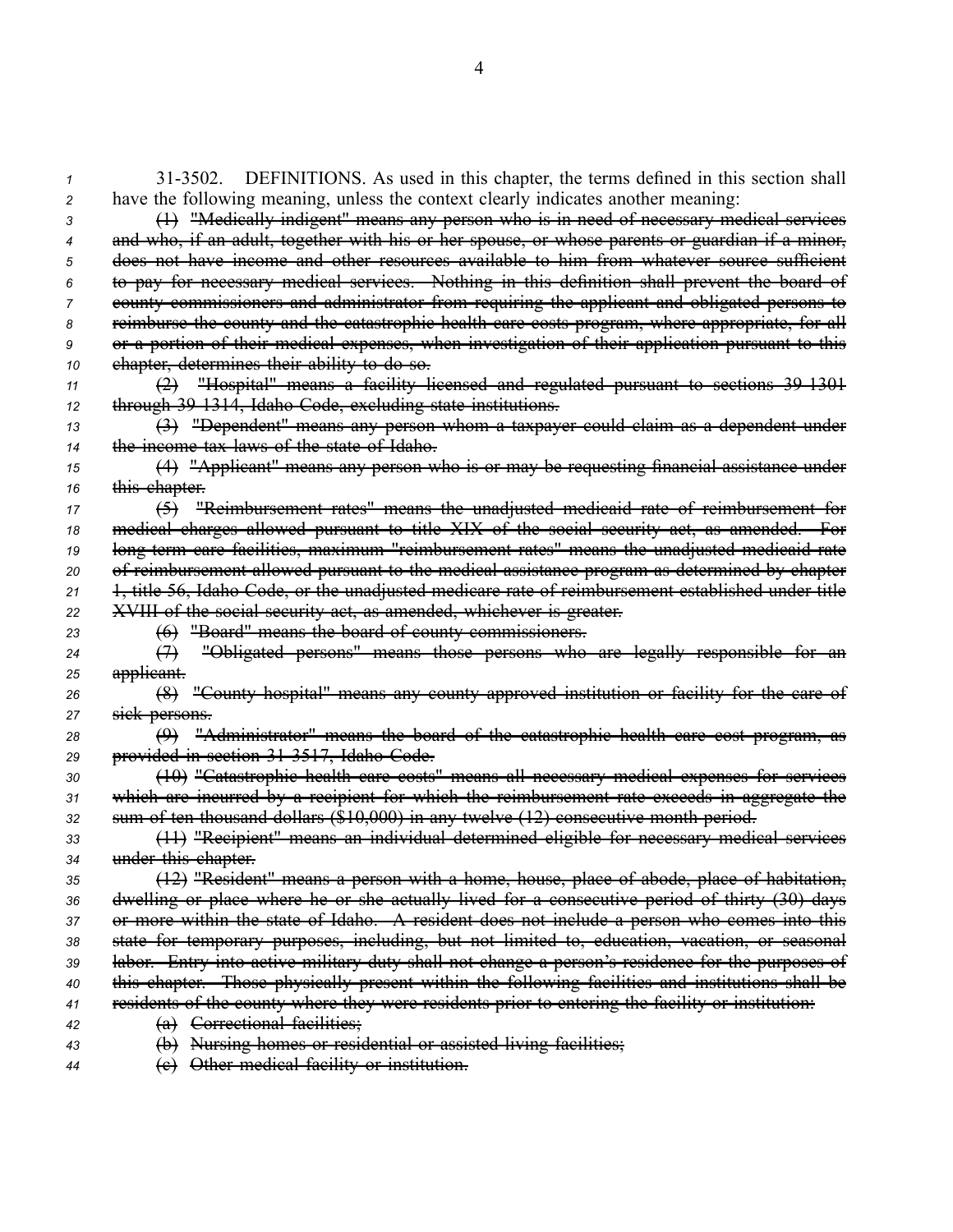(13) "Emergency service" means <sup>a</sup> service provided for <sup>a</sup> medical condition in which sudden, serious and unexpected symptoms of illness or injury are sufficiently severe to necessitate or call for immediate medical care. (14) "Provider" means any person, firm, or corporation certified or licensed by the state of Idaho or holding an equivalent license or certification in another state, that provides necessary medical services as it appears on an application for assistance pursuan<sup>t</sup> to this chapter. (15) "Third party applicant" means <sup>a</sup> person other than an obligated person who completes, signs and files an application on behalf of <sup>a</sup> patient. (16) "Clerk" means the clerk of the board or his or her designee. (17) "Resources" means all property, whether tangible or intangible, real or personal, liquid or nonliquid, including, but not limited to, all forms of public assistance, crime victim's compensation, worker's compensation, veterans benefits, medicaid, medicare and any other property from any source for which an applicant and/or an obligated person may be eligible or in which he or she may have an interest. Resources shall include the ability of an applicant and obligated persons to pay for necessary medical services over <sup>a</sup> period of up to five (5) years. For purposes of determining approval for medical indigency only, resources shall not include the value of the homestead on the applicant or obligated persons' residence, <sup>a</sup> burial plot, exemptions for personal property allowed in section 11605(1) through (3), Idaho Code, and additional exemptions allowed by county resolution. (18) A. "Necessary medical services" means <sup>a</sup> requested or provided medical service required in order to identify or treat <sup>a</sup> medically indigent person's health condition, illness or injury and is: (a) Consistent with the symptoms, diagnosis or treatment of the medical indigent's condition, illness or injury; (b) In accordance with generally accepted standards of medical or surgical *practice then prevailing in the community where the services were provided;*  (c) Furnished on an outpatient basis whenever it is safe, efficient and reasonable to do so; (d) Not provided primarily for the convenience of the medically indigent person or the provider; (e) The standard, most economical service or item that can safely, reasonably and ethically be provided. **B.** Necessary medical services shall not include the following: (a) Bone marrow transplants; (b) Organ transplants; (c) Elective, cosmetic and/or experimental procedures; (d) Services related to, or provided by, residential and/or shelter care facilities; (e) Normal, uncomplicated pregnancies, excluding caesarean section, and **childbirth well baby care;**  (f) Medicare copayments and deductibles; (g) Services provided by, or available to an applicant from state, federal and local health programs; and (h) Medicaid copayments and deductibles. Provided however, each board may determine, by ordinance or resolution duly adopted

*<sup>45</sup>* in its county, to include as necessary medical services additional services not covered in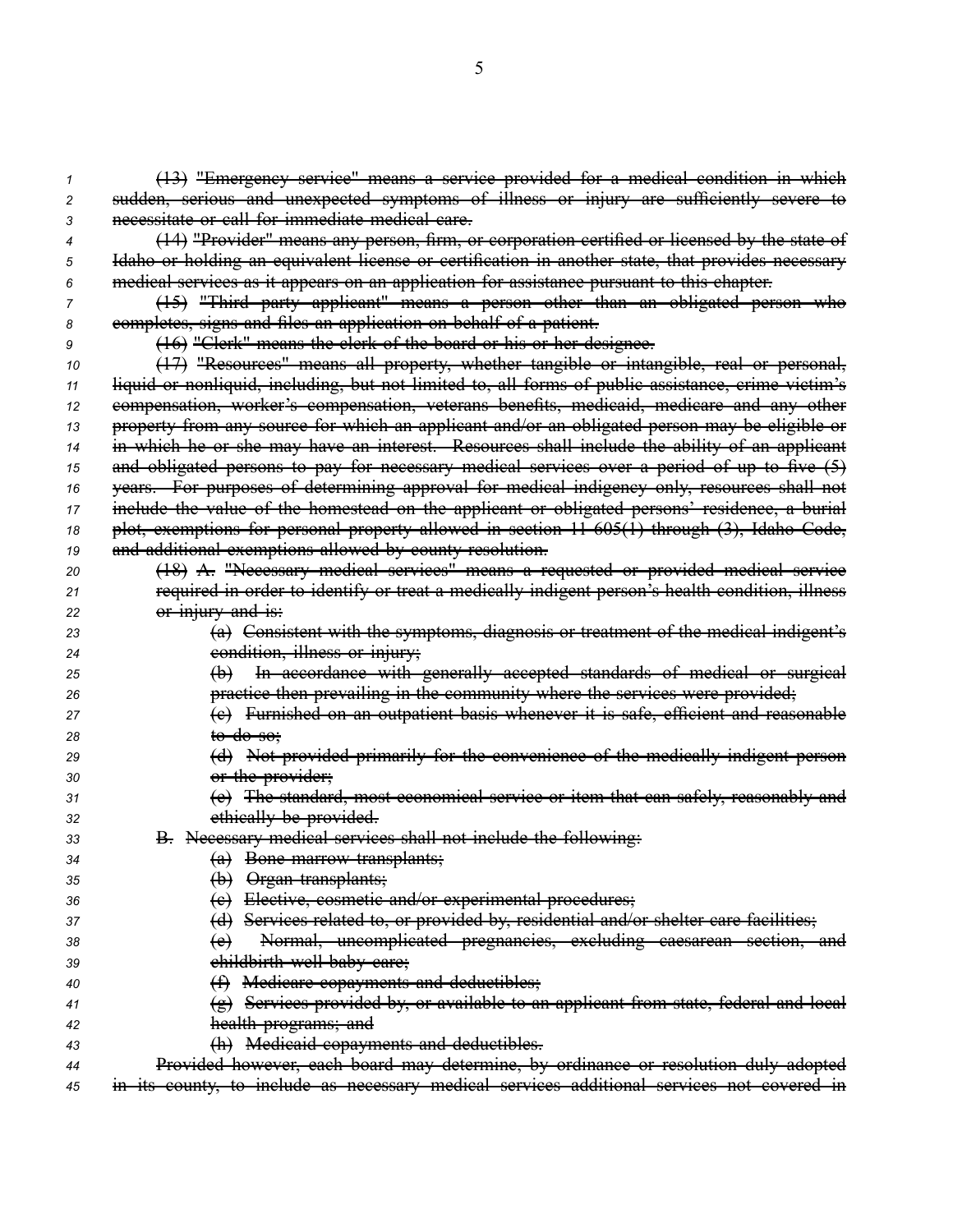| $\mathbf{1}$ | this section. Necessary medical services provided by this option shall not be paid by the        |
|--------------|--------------------------------------------------------------------------------------------------|
| 2            | eatastrophic health care costs program, and shall remain the liability of the respective county. |
| 3            | "Administrator" means the board of the catastrophic health care cost program, as<br>(1)          |
| 4            | provided in section 31-3517, Idaho Code.                                                         |
| 5            | (2) "Applicant" means any person who is requesting financial assistance under this               |
| 6            | chapter.                                                                                         |
| 7            | "Application" means an application for financial assistance pursuant to section<br>(3)           |
| 8            | 31-3504, Idaho Code.                                                                             |
| 9            | (4) "Board" means the board of county commissioners.                                             |
| 10           | (5) "Case management" means coordination of services to help meet a patient's health             |
| 11           | care needs, usually when the patient has a condition that requires multiple services.            |
| 12           | (6) "Catastrophic health care costs" means the cost of medically necessary drugs, devices        |
| 13           | and services received by a recipient that, when paid at the then existing reimbursement rate, in |
| 14           | aggregate exceed the sum of eleven thousand dollars (\$11,000) in any twelve $(12)$ consecutive  |
| 15           | month period.                                                                                    |
| 16           | (7) "Clerk" means the clerk of the board or his or her designee.                                 |
| 17           | (8) "County hospital" means any county approved institution or facility for the care of          |
| 18           | sick persons.                                                                                    |
| 19           | (9) "Department" means the department of health and welfare or its contractor.                   |
| 20           | $\overline{(10)}$ "Dependent" means any person whom a taxpayer could claim as a dependent under  |
| 21           | the income tax laws of the state of Idaho.                                                       |
| 22           | (11) "Emergency service" means a service provided for a medical condition in which               |
| 23           | sudden, serious and unexpected symptoms of illness or injury are sufficiently severe to          |
| 24           | necessitate or call for immediate medical care, including, but not limited to, severe pain, that |
| 25           | the absence of immediate medical attention could reasonably be expected by a prudent person      |
| 26           | who possesses an average knowledge of health and medicine, to result in:                         |
| 27           | (a) Placing the patient's health in serious jeopardy;                                            |
| 28           | (b) Serious impairment to bodily functions; or                                                   |
| 29           | (c) Serious dysfunction of any bodily organ or part.                                             |
| 30           | (12) "Hospital" means a facility licensed and regulated pursuant to sections 39-1301             |
| 31           | through 39-1314, Idaho Code, excluding state institutions.                                       |
| 32           | (13) "Medicaid eligibility review" means the process used by the department to                   |
| 33           | determine whether a person meets the criteria for medicaid coverage.                             |
| 34           | (14) "Medical home" means a model of primary and preventive care delivery in which               |
| 35           | the patient has a continuous relationship with a personal physician in a physician directed      |
| 36           | medical practice that is whole person oriented and where care is integrated and coordinated.     |
| 37           | (15) "Medically indigent" means any person who is in need of necessary medical services          |
| 38           | and who, if an adult, together with his or her spouse, or whose parents or guardian if a minor,  |
| 39           | does not have income and other resources available to him from whatever source sufficient        |
| 40           | to pay for necessary medical services. Nothing in this definition shall prevent the board of     |
| 41           | county commissioners and administrator from requiring the applicant and obligated persons to     |
| 42           | reimburse the county and the catastrophic health care costs program, where appropriate, for all  |
| 43           | or a portion of their medical expenses, when investigation of their application pursuant to this |
| 44           | chapter, determines their ability to do so.                                                      |
| 45           | (16) A. "Necessary medical services" means health care services and supplies that:               |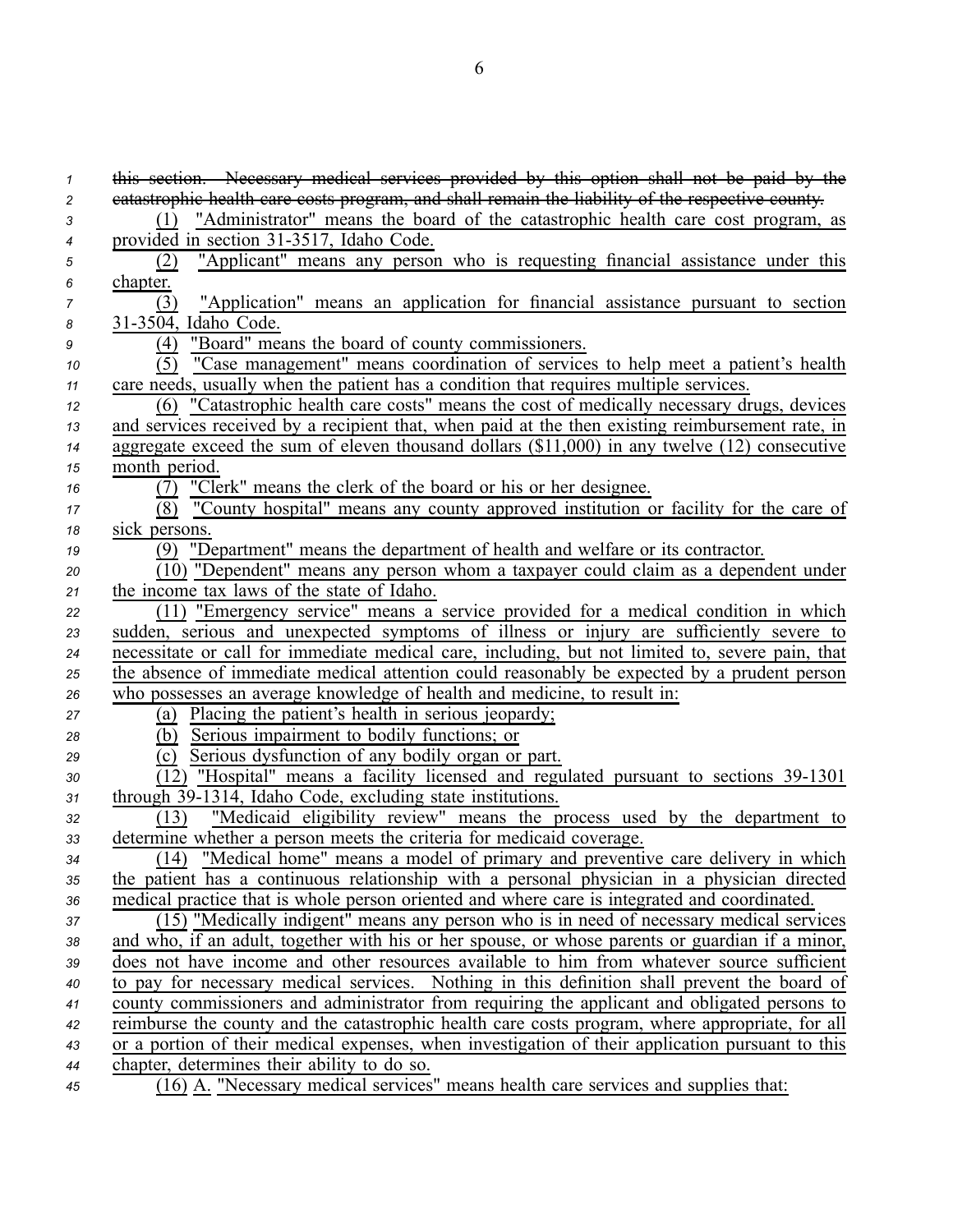| 1        | Health care providers, exercising prudent clinical judgment, would provide<br>(a)                 |
|----------|---------------------------------------------------------------------------------------------------|
| 2        | to a person for the purpose of preventing, evaluating, diagnosing or treating an                  |
| 3        | illness, injury, disease or its symptoms;                                                         |
| 4        | (b) Are in accordance with generally accepted standards of medical practice;                      |
| 5        | Are clinically appropriate, in terms of type, frequency, extent, site and duration<br>(c)         |
| 6        | and are considered effective for the covered person's illness, injury or disease;                 |
| 7        | Are not provided primarily for the convenience of the person, physician or<br>(d)                 |
| 8        | other health care provider; and                                                                   |
| 9        | Are not more costly than an alternative service or sequence of services or<br>(e)                 |
| 10       | supply, and at least as likely to produce equivalent therapeutic or diagnostic results            |
| 11       | as to the diagnosis or treatment of the person's illness, injury or disease.                      |
| 12       | B. Necessary medical services shall not include the following:                                    |
| 13       | (a) Bone marrow transplants;                                                                      |
| 14       | (b)<br>Organ transplants;                                                                         |
| 15       | (c) Elective, cosmetic and/or experimental procedures;                                            |
| 16       | Services related to, or provided by, residential, skilled nursing, assisted living<br>(d)         |
| 17       | and/or shelter care facilities;                                                                   |
| 18       | Normal, uncomplicated pregnancies, excluding caesarean section, and<br>(e)                        |
| 19       | childbirth well-baby care;<br>(f) Medicare copayments and deductibles;                            |
| 20       | (g) Services provided by, or available to, an applicant from state, federal and local             |
| 21       | health programs; and                                                                              |
| 22<br>23 | (h) Medicaid copayments and deductibles.                                                          |
| 24       | (17) "Obligated person" means the person or persons who are legally responsible for an            |
| 25       | applicant.                                                                                        |
| 26       | "Primary and preventive health care" means the provision of professional health<br>(18)           |
| 27       | services that include health education and disease prevention, initial assessment of health       |
| 28       | problems, treatment of acute and chronic health problems and the overall management of an         |
| 29       | individual's health care services.                                                                |
| 30       | (19) "Provider" means any person, firm, or corporation certified or licensed by the state of      |
| 31       | Idaho or holding an equivalent license or certification in another state, that provides necessary |
| 32       | medical services to a patient requesting a medically indigent status determination or filing an   |
| 33       | application for financial assistance.                                                             |
| 34       | (20) "Recipient" means an individual determined eligible for necessary medical services           |
| 35       | under this chapter.                                                                               |
| 36       | (21) "Reimbursement rate" means the unadjusted medicaid rate of reimbursement for                 |
| 37       | medical charges allowed pursuant to title XIX of the social security act, as amended.             |
| 38       | (22) "Resident" means a person with a home, house, place of abode, place of habitation,           |
| 39       | dwelling or place where he or she actually lived for a consecutive period of thirty (30) days     |
| 40       | or more within the state of Idaho. A resident does not include a person who comes into this       |
| 41       | state for temporary purposes, including, but not limited to, education, vacation, or seasonal     |
| 42       | labor. Entry into active military duty shall not change a person's residence for the purposes of  |
| 43       | this chapter. Those physically present within the following facilities and institutions shall be  |
| 44       | residents of the county where they were residents prior to entering the facility or institution:  |
| 45       | (a) Correctional facilities;                                                                      |
| 46       | (b) Nursing homes or residential or assisted living facilities;                                   |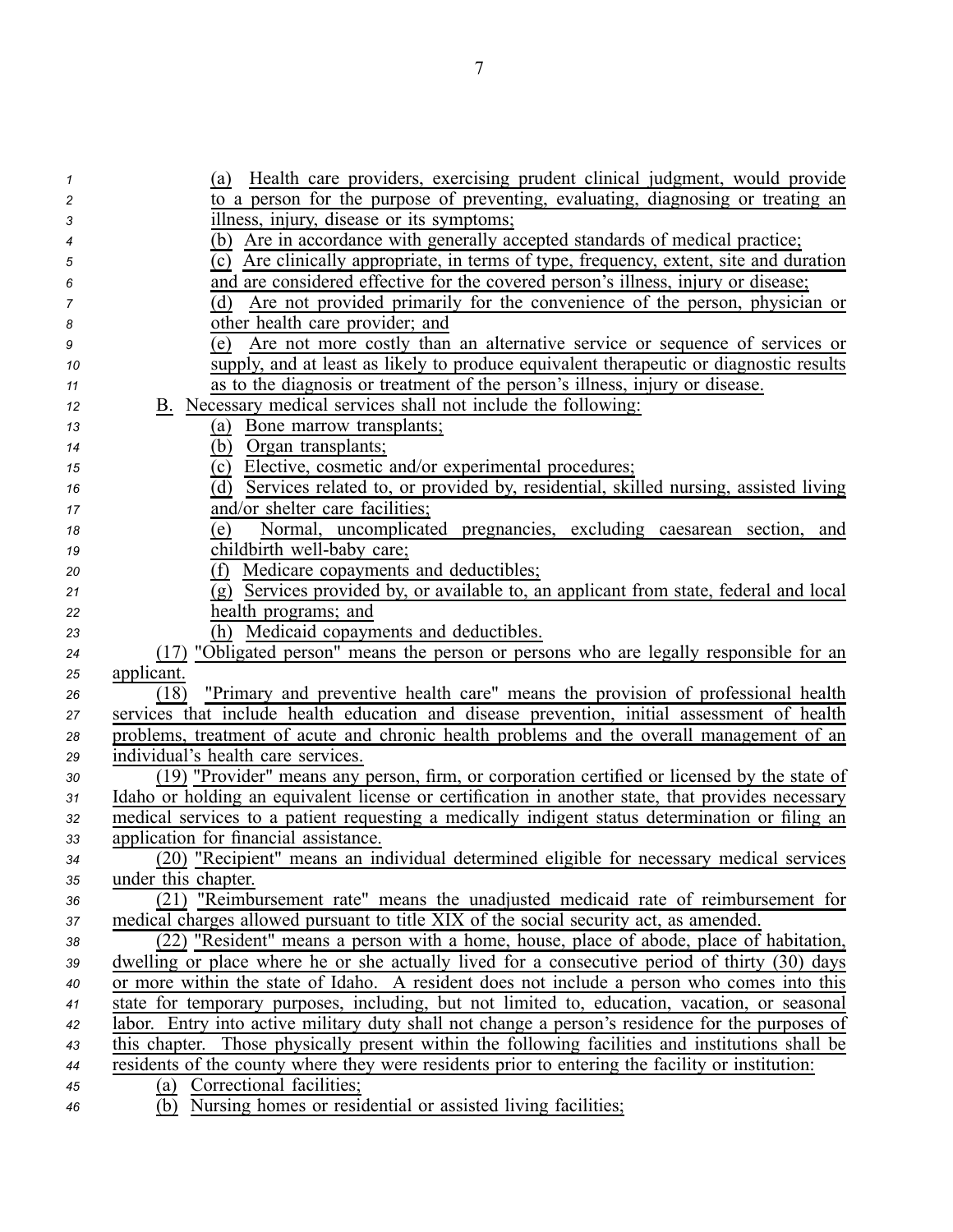| $\mathbf{1}$     | (c) Other medical facility or institution.                                                             |
|------------------|--------------------------------------------------------------------------------------------------------|
| 2                | (23) "Resources" means all property, whether tangible or intangible, real or personal,                 |
| 3                | liquid or nonliquid, including, but not limited to, all forms of public assistance, crime victims      |
| $\boldsymbol{4}$ | compensation, worker's compensation, veterans benefits, medicaid, medicare and any other               |
| $\sqrt{5}$       | property from any source for which an applicant and/or an obligated person may be eligible or          |
| $\boldsymbol{6}$ | in which he or she may have an interest. Resources shall include the ability of an applicant and       |
| $\overline{7}$   | obligated persons to pay for necessary medical services, excluding any interest charges, over          |
| $\pmb{8}$        | a period of up to five (5) years. For purposes of determining approval for medical indigency           |
| 9                | only, resources shall not include the value of the homestead on the applicant or obligated             |
| 10               | person's residence, a burial plot, exemptions for personal property allowed in section 11-605(1)       |
| $11$             | through (3), Idaho Code, and additional exemptions allowed by county resolution.                       |
| 12               | (24) "Third party applicant" means a person other than an obligated person who                         |
| 13               | completes, signs and files an application on behalf of a patient. A third party applicant who          |
| 14               | files an application on behalf of a patient pursuant to section 31-3504, Idaho Code, shall, if         |
| 15               | possible, deliver a copy of the application to the patient within three (3) business days after        |
| 16               | filing the application.                                                                                |
| 17               | (25) "Utilization management" means the evaluation of medical necessity, appropriateness               |
| 18               | and efficiency of the use of health care services, procedures and facilities and may include,          |
| $19$             | but is not limited to, preadmission certification, the application of practice guidelines, continued   |
| 20               | stay review, discharge planning, case management, preauthorization of ambulatory procedures,           |
| 21               | retrospective review and claims review.                                                                |
|                  |                                                                                                        |
| 22               | SECTION 5. That Section 31-3503, Idaho Code, be, and the same is hereby amended to<br>read as follows: |
| 23               |                                                                                                        |
| 24               | 31-3503. POWERS AND DUTIES OF BOARDS<br>OF<br><b>COUNTY</b>                                            |
| 25               | COMMISSIONERS. The boards of county commissioners in<br>their<br>respective                            |
| 26               | counties shall, under such limitations and restrictions as are prescribed by law:                      |
| 27               | (1) Care for and maintain the medically indigent residents of their counties as provided               |
| 28               | in this chapter up to ten eleven thousand dollars $(\$1\Theta1,000)$ per claim in the aggregate over a |
| 29               | consecutive twelve (12) month period with the remainder being paid by the state catastrophic           |
| 30               | health care cost program pursuant to section 31-3519, Idaho Code.                                      |
| 21               | (2) Have the right to contract with providers transfer patients negotiate provider                     |

*<sup>31</sup>* (2) Have the right to contract with providers, transfer patients, negotiate provider *<sup>32</sup>* agreements, and all other powers incident to the county's duties created by this chapter.

 (3) From July 1, 1997, through June 30, 1998, pay for emergency services for <sup>a</sup> nonresident to the point of stabilization as set forth in section 313507, Idaho Code, and when necessary, for costs of transfer to the nonresident's place of residence, up to five thousand dollars (\$5,000) per claim in the aggregate over <sup>a</sup> twelve (12) month period with the remainder being paid by the state catastrophic health care cost program pursuan<sup>t</sup> to section 313519, Idaho Code, unless such nonresident is from <sup>a</sup> state which has <sup>a</sup> reciprocal agreemen<sup>t</sup> pursuan<sup>t</sup> to section 313503B, Idaho Code, and qualifies for necessary medical services under that agreemen<sup>t</sup> Cooperate with the department and contractors retained by the department to provide services including, but not limited to, medicaid eligibility review and utilization managemen<sup>t</sup> on behalf of the counties and the administrator.

*<sup>43</sup>* (4) Have the jurisdiction and power to provide county hospitals and public general *<sup>44</sup>* hospitals for the county and others who are sick, injured, maimed, aged and infirm and to erect, *<sup>45</sup>* enlarge, purchase, lease, or otherwise acquire, and to officer, maintain and improve hospitals,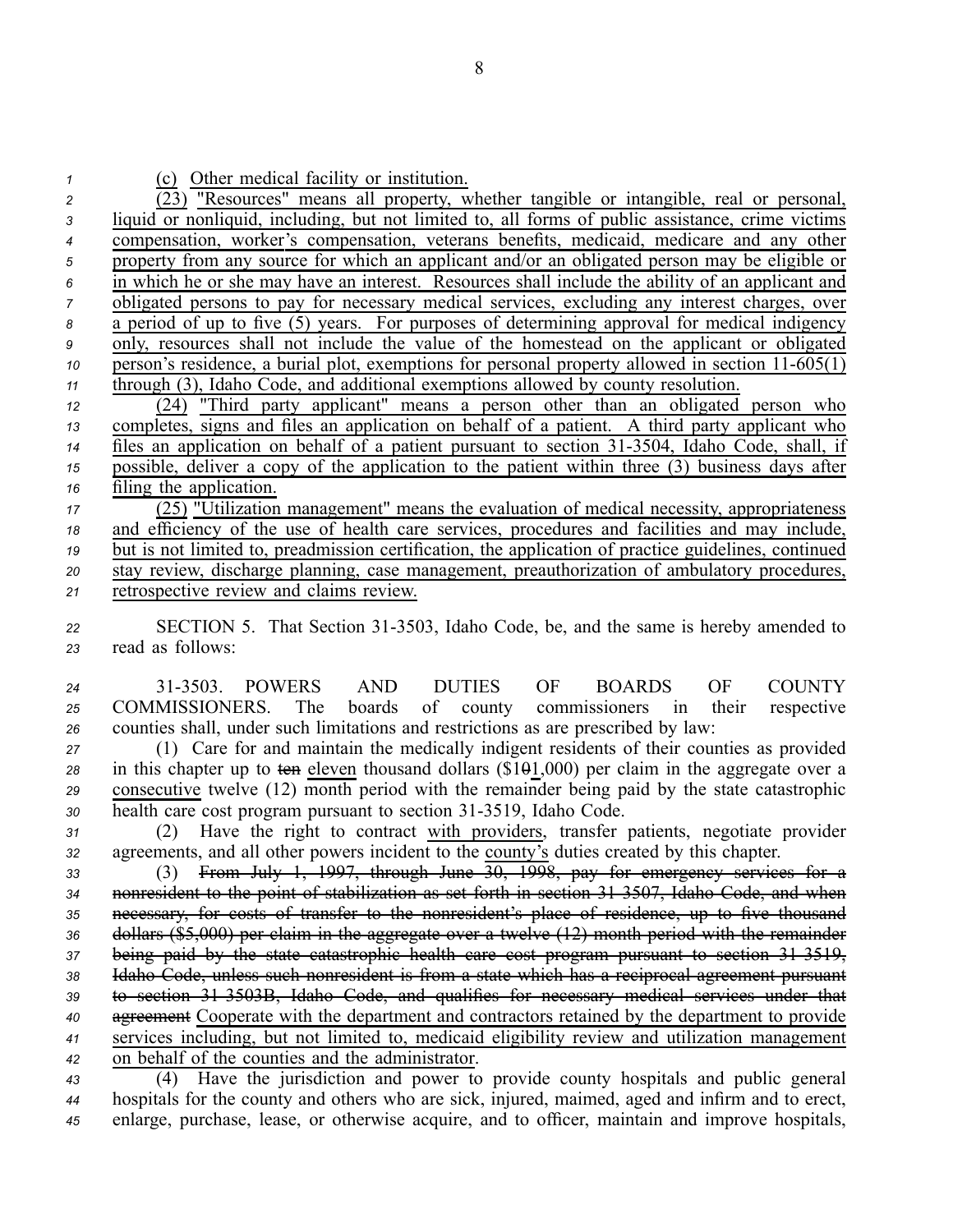hospital grounds, nurses' homes, shelter care facilities and residential or assisted living facilities 2 as defined in section 39-3301, Idaho Code, superintendent's quarters, medical clinics, as that 3 term is defined in section 39-1319, Idaho Code, medical clinic grounds or any other necessary buildings, and to equip the same, and to replace equipment, and for this purpose said boards may levy an additional tax of not to exceed six hundredths percen<sup>t</sup> (.06%) of the market value for assessment purposes on all taxable property within the county. The term "public general hospitals" as used in this subsection shall be construed to include nursing homes.

8 **SECTION 6.** That Section 31-3503A, Idaho Code, be, and the same is hereby amended *<sup>9</sup>* to read as follows:

*<sup>10</sup>* 313503A. POWERS AND DUTIES OF ADMINISTRATOR. The administrator shall, *<sup>11</sup>* under such limitations and restrictions as are prescribed by law:

*<sup>12</sup>* (1) Pay for necessary medical services for <sup>a</sup> resident medically indigent person where the *<sup>13</sup>* reimbursement rate for the claim exceeds in aggregate the sum of ten eleven thousand dollars *<sup>14</sup>* (\$101,000) during <sup>a</sup> consecutive twelve (12) month period;

 (2) From July 1, 1997, through June 30, 1998, pay for emergency services of <sup>a</sup> nonresident to the point of stabilization as set forth in section 313507, Idaho Code, and, when necessary, for costs of transfer to the nonresident's place of residence, where the reimbursement rate for the claim exceeds in the aggregate during <sup>a</sup> twelve (12) month period, the sum of five thousand dollars (\$5,000), unless such nonresident is from <sup>a</sup> state which has <sup>a</sup> reciprocal agreemen<sup>t</sup> pursuan<sup>t</sup> to section 313503B, Idaho Code, and qualifies for necessary medical services under that agreemen<sup>t</sup> Cooperate with the department and contractors retained by the department to provide services including, but not limited to, eligibility review and utilization managemen<sup>t</sup> on behalf of the counties and the administrator;

*<sup>24</sup>* (3) Require, as the administrator deems necessary, annual reports from each county and *<sup>25</sup>* each hospital and provider including, but not limited to, the following:

*<sup>26</sup>* (a) From each county and for each applicant:

- 27 (i) eCase number and the date services began; *<sup>28</sup>* (ii) aAge;
- *<sup>29</sup>* (iii) rResidence; *<sup>30</sup>* (iv) sSex;
- *<sup>31</sup>* (v) dDiagnosis;
- *<sup>32</sup>* (vi) iIncome;
- *<sup>33</sup>* (vii) fFamily size;
- *<sup>34</sup>* (viii) aAmount of costs incurred including provider, legal and administrative *<sup>35</sup>* charges;
- *<sup>36</sup>* (ix) aApproval or denial; and
- 37 (x) **FReasons for denial.**
- *<sup>38</sup>* (b) From each hospital:
- *<sup>39</sup>* (i) 990 tax forms or comparable information;
- *<sup>40</sup>* (ii) cCost of charges where charitable care was provided; and
- *<sup>41</sup>* (iii) aAdministrative and legal costs incurred in processing claims under this *<sup>42</sup>* chapter.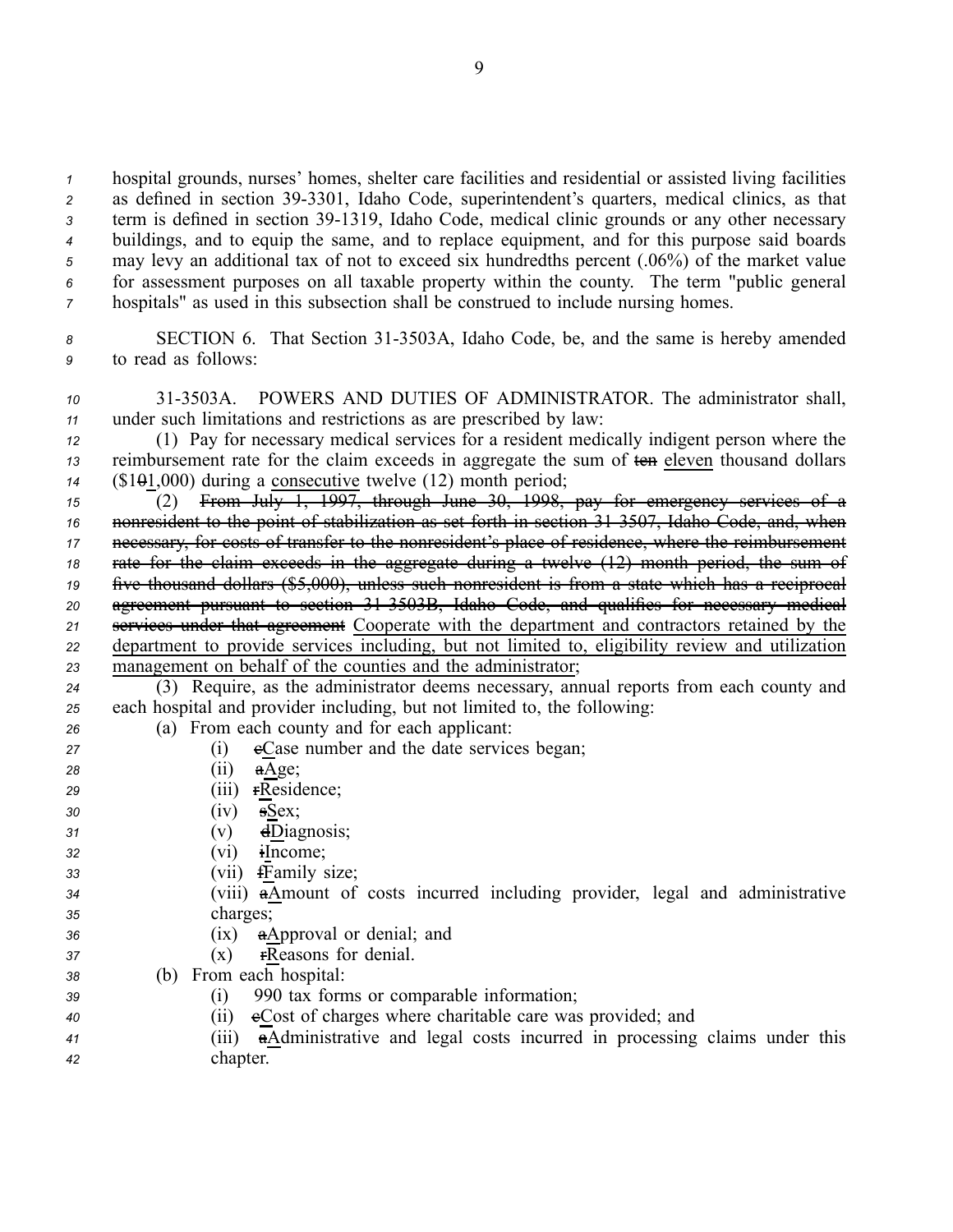*<sup>1</sup>* SECTION 7. That Chapter 35, Title 31, Idaho Code, be, and the same is hereby *<sup>2</sup>* amended by the addition thereto of NEW SECTIONS, to be known and designated as Sections 3 31-3503C, 31-3503D, 31-3503E and 31-3503F, Idaho Code, and to read as follows:

*<sup>4</sup>* 313503C. POWERS AND DUTIES OF THE DEPARTMENT. The department shall:

*<sup>5</sup>* (1) Design and manage <sup>a</sup> utilization managemen<sup>t</sup> program and third party recovery *<sup>6</sup>* system for the medically indigent program.

*<sup>7</sup>* (2) Have the authority to engage one (1) or more contractors or third party administrators *<sup>8</sup>* to perform the duties assigned to it pursuan<sup>t</sup> to this chapter including, but not limited to, *<sup>9</sup>* utilization managemen<sup>t</sup> and third party recovery for the medically indigent program.

*<sup>10</sup>* (3) Implement <sup>a</sup> medicaid eligibility determination process for all potential applicants.

 (4) Develop and implement by July 1, 2010, in cooperation with the Idaho association of counties and the Idaho hospital association, <sup>a</sup> uniform form to be used for both the initial review, pursuan<sup>t</sup> to section 313503E, Idaho Code, and the application for financial assistance 14 pursuant to section 31-3504, Idaho Code.

*<sup>15</sup>* (5) Cooperate with the counties and the administrator in providing the services required *<sup>16</sup>* of it pursuan<sup>t</sup> to this chapter.

*<sup>17</sup>* (6) Promulgate rules to implement its duties and responsibilities under the provisions of *<sup>18</sup>* this chapter.

 313503D. COUNTY PARTICIPATION AND CONTRIBUTION. Every county shall fully participate in the utilization managemen<sup>t</sup> program and third party recovery system and shall contribute to the medicaid eligibility review, utilization managemen<sup>t</sup> program and third 22 party recovery costs incurred by the department pursuant to section 31-3503E, Idaho Code. The contribution of each county shall be calculated by the department as defined in rule.

*<sup>24</sup>* 313503E. MEDICAID ELIGIBILITY DETERMINATION. The department shall:

 (1) Require the hospital to undertake an initial review of <sup>a</sup> patient upon stabilization to determine whether the patient may be eligible for medicaid or may be medically indigent. If the hospital's initial review determines that the patient may be eligible for medicaid or may be medically indigent, require that the hospital transmit the initial review and <sup>a</sup> written reques<sup>t</sup> for medicaid eligibility determination to the department within one (1) working day of the completion of the initial review.

 (2) Undertake <sup>a</sup> determination of possible medicaid eligibility upon receipt from the hospital of the initial review and written reques<sup>t</sup> for medicaid eligibility determination. The department will use the medicaid eligibility guidelines in place as of the date of submission of the written request, apply categorical and financial eligibility requirements and use all sources available to the department to obtain verification in making the determination.

 (3) In order to ascertain medicaid eligibility, require the patient or the obligated person to cooperate with the department according to its rules in investigating, providing documentation, submitting to an interview and notifying the department of the receipt of resources after the initial review form has been submitted to the department.

*<sup>40</sup>* (4) Promptly notify the hospital and clerk of potential medicaid eligibility and the basis *<sup>41</sup>* of possible eligibility.

*<sup>42</sup>* (5) Act on the initial review form as an application for medicaid if it appears that the *<sup>43</sup>* patient may be eligible. An application for medicaid shall not be an application for financial 44 assistance pursuant to section 31-3504, Idaho Code.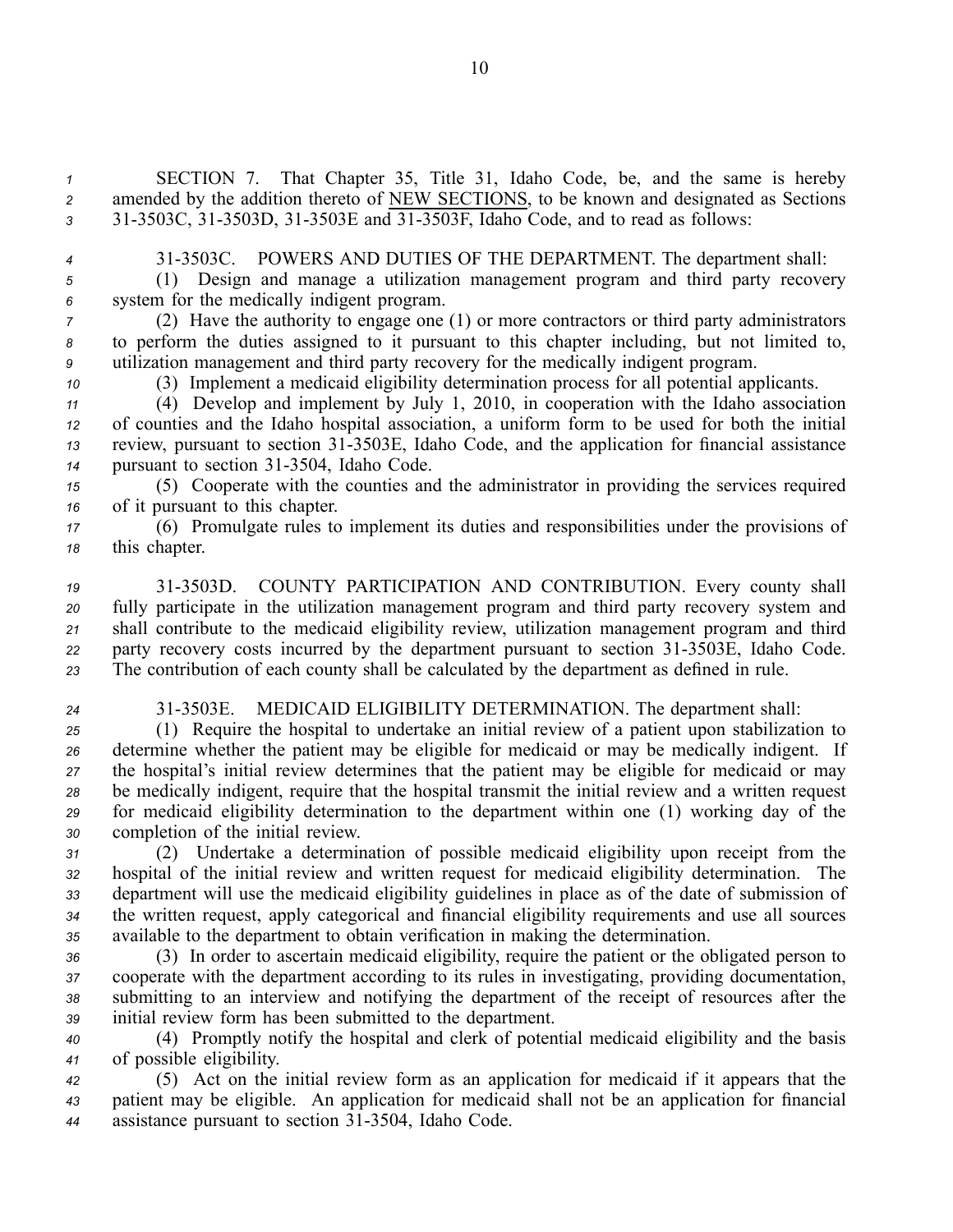*<sup>1</sup>* (6) Utilize the verification and cooperation requirement in department rule to complete *<sup>2</sup>* the eligibility determination.

 (7) Notify the patient or the obligated person, the hospital and the clerk of <sup>a</sup> denial and the reason therefor if the applicant fails to cooperate, fails to provide documentation necessary to complete the determination or is determined to be categorically or financially ineligible for medicaid. If, based on its medicaid eligibility review, the department determines that the patient is not eligible for medicaid but may be medically indigent, transmit <sup>a</sup> copy of the initial review to the clerk. The transmitted copy of the initial review shall be treated by the clerk as an application for financial assistance pursuan<sup>t</sup> to section 313504, Idaho Code. Denial of medicaid eligibility is not <sup>a</sup> determination of medical indigence.

*<sup>11</sup>* (8) Make income and resource information obtained from the medicaid eligibility *<sup>12</sup>* determination process available to the county to assist in determination of medical indigency at *<sup>13</sup>* the time the department notifies the county of the final medicaid eligibility determination.

 313503F. MEDICAL HOME. The department shall create by rule <sup>a</sup> communitybased system in which <sup>a</sup> medically indigent patient may be referred to <sup>a</sup> medical home upon discharge from hospital. The medical home shall provide ongoing primary and preventive care and case managemen<sup>t</sup> with periodic reports to the department regarding the medically indigent patient's health status and participation in the patient's treatment plan. Appropriate reimbursement to the medical home provider for patient primary and preventive care services employing utilization managemen<sup>t</sup> and case managemen<sup>t</sup> shall be coordinated by the department.

*<sup>21</sup>* SECTION 8. That Section 313504, Idaho Code, be, and the same is hereby amended to *<sup>22</sup>* read as follows:

 313504. APPLICATION FOR FINANCIAL ASSISTANCE. (1) Except as provided for 24 in section 31-3503E, Idaho Code, aAn applicant requesting assistance under this chapter shall complete <sup>a</sup> written application on <sup>a</sup> uniform form agreed to by the Idaho association of counties and the Idaho hospital association. The truth of the matters contained in the application shall be sworn to by the applicant. The application shall be deemed consent for the hospital, department, counties and administrator to exchange information pertaining to the applicant's health and finances for the purposes of determining medicaid eligibility or medical indigency. The application shall be signed by the applicant or on the applicant's behalf and filed in the clerk's office. Within one (1) business day of the filing of the application in the clerk's office, the clerk shall transmit <sup>a</sup> copy of the application to the department.

*<sup>33</sup>* (2) If <sup>a</sup> third party application is filed, the application shall be as complete as practical *<sup>34</sup>* practicable and presented in the same form and manner as set forth above in subsection (1) of *<sup>35</sup>* this section.

 (3) Followup necessary medical services based on <sup>a</sup> treatment plan, for the same condition, preapproved by the board, may be provided for <sup>a</sup> maximum of six (6) months from the date of the original application without requiring an additional application; however, <sup>a</sup> reques<sup>t</sup> for additional treatment not specified in the approved treatment plan shall be filed with the clerk ten (10) days prior to receiving services. Beyond the six (6) months, requests for additional treatment related to an original diagnosis in accordance with <sup>a</sup> preapproved treatment plan shall be filed ten (10) days prior to receiving services and an updated application may be requested by the board.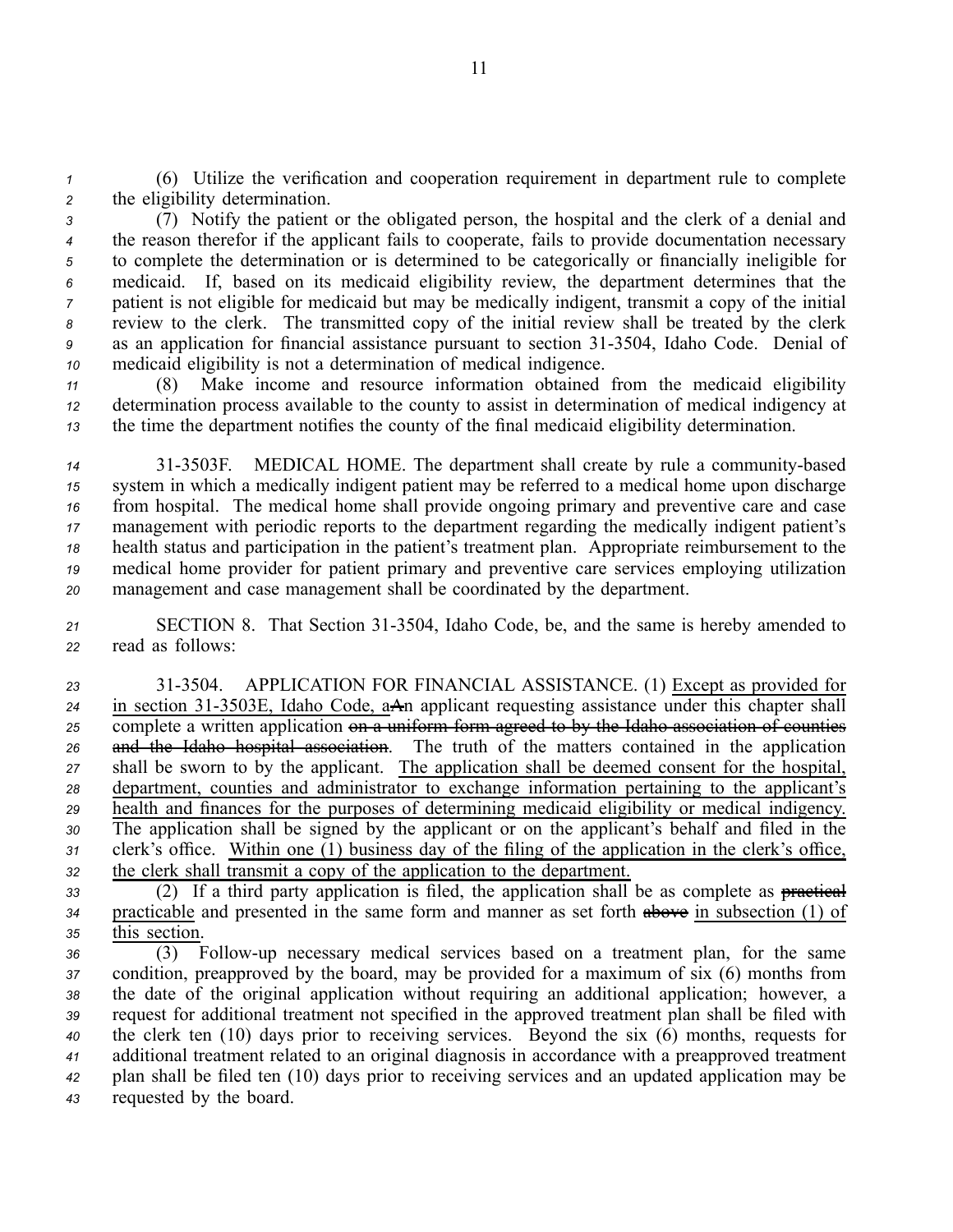(4) Upon application for financial assistance pursuan<sup>t</sup> to this chapter an automatic lien shall attach to all real and personal property of the applicant and on insurance benefits to which the applicant may become entitled. The lien shall also attach to any additional resources to which it may legally attach not covered above in this section. The lien created by this section may be, in the discretion of the board, perfected as to real property and fixtures by recording, in any county recorder's office in this state in which the applicant and obligated party person own property, <sup>a</sup> notice of application for medical indigency benefits on <sup>a</sup> uniform form agreed to by the Idaho association of counties and the Idaho hospital association, which form shall be recorded as provided herein within thirty (30) days from receipt of an application, and such lien, if so recorded, shall have <sup>a</sup> priority date as of the date the necessary medical services were provided. The lien created by this section may also be, in the discretion of the board, perfected as to personal property by filing with the secretary of state within thirty (30) days of receipt of an application, <sup>a</sup> notice of application in substantially the same manner as <sup>a</sup> filing under chapter 9, title 28, Idaho Code, excep<sup>t</sup> that such notice need not be signed and no fee shall be required, and, if so filed, such lien shall have the priority date as of the date the necessary medical services were provided. An application for assistance pursuan<sup>t</sup> to this chapter shall waive any confidentiality granted by state law to the extent necessary to carry out the intent of this section.

19 SECTION 9. That Section 31-3505, Idaho Code, be, and the same is hereby amended to *<sup>20</sup>* read as follows:

*<sup>21</sup>* 313505. TIME AND MANNER OF FILING APPLICATIONS AND *<sup>22</sup>* REQUESTS. Applications and requests for necessary medical services shall be filed with the *<sup>23</sup>* clerk according to the following time limits. Filing is complete upon receipt by the clerk.

*<sup>24</sup>* (1) An application for nonemergency necessary medical services shall be filed ten (10) *<sup>25</sup>* days prior to receiving services from the provider.

 (2) An application for emergency necessary medical services shall be made any time within thirty-one (31) days beginning with the first day of the provision of necessary medical 28 services from the provider or in the case of hospitalization, thirty-one (31) days beginning with the date of admission, or if <sup>a</sup> reques<sup>t</sup> for medicaid eligibility determination has been denied 30 by the department pursuant to section 31-3503E, Idaho Code, within thirty-one (31) days of receiving notice of the denial.

*<sup>32</sup>* (3) Requests for additional treatment related to an original diagnosis in accordance with <sup>a</sup> *<sup>33</sup>* preapproved treatment plan shall be filed ten (10) days prior to receiving services.

*<sup>34</sup>* (4) A delayed application for necessary medical services may be filed up to one hundred *<sup>35</sup>* eighty (180) days beginning with the first day of the provision of necessary medical services *<sup>36</sup>* provided that:

- *37* (a) Written documentation is included with the application or no later than forty-five *<sup>38</sup>* (45) days after an application has been filed showing that <sup>a</sup> bona fide application or *<sup>39</sup>* claim has been filed for social security disability insurance, supplemental security income, *<sup>40</sup>* third party insurance, medicaid, medicare, crime victim's compensation, and/or worker's *<sup>41</sup>* compensation. A bona fide application means that:
- *<sup>42</sup>* (i) The application was timely filed within the appropriate agency's application or *<sup>43</sup>* claim time period; and
- *<sup>44</sup>* (ii) Given the circumstances of the patient and/or obligated persons, the patient *<sup>45</sup>* and/or obligated persons, and given the information available at the time the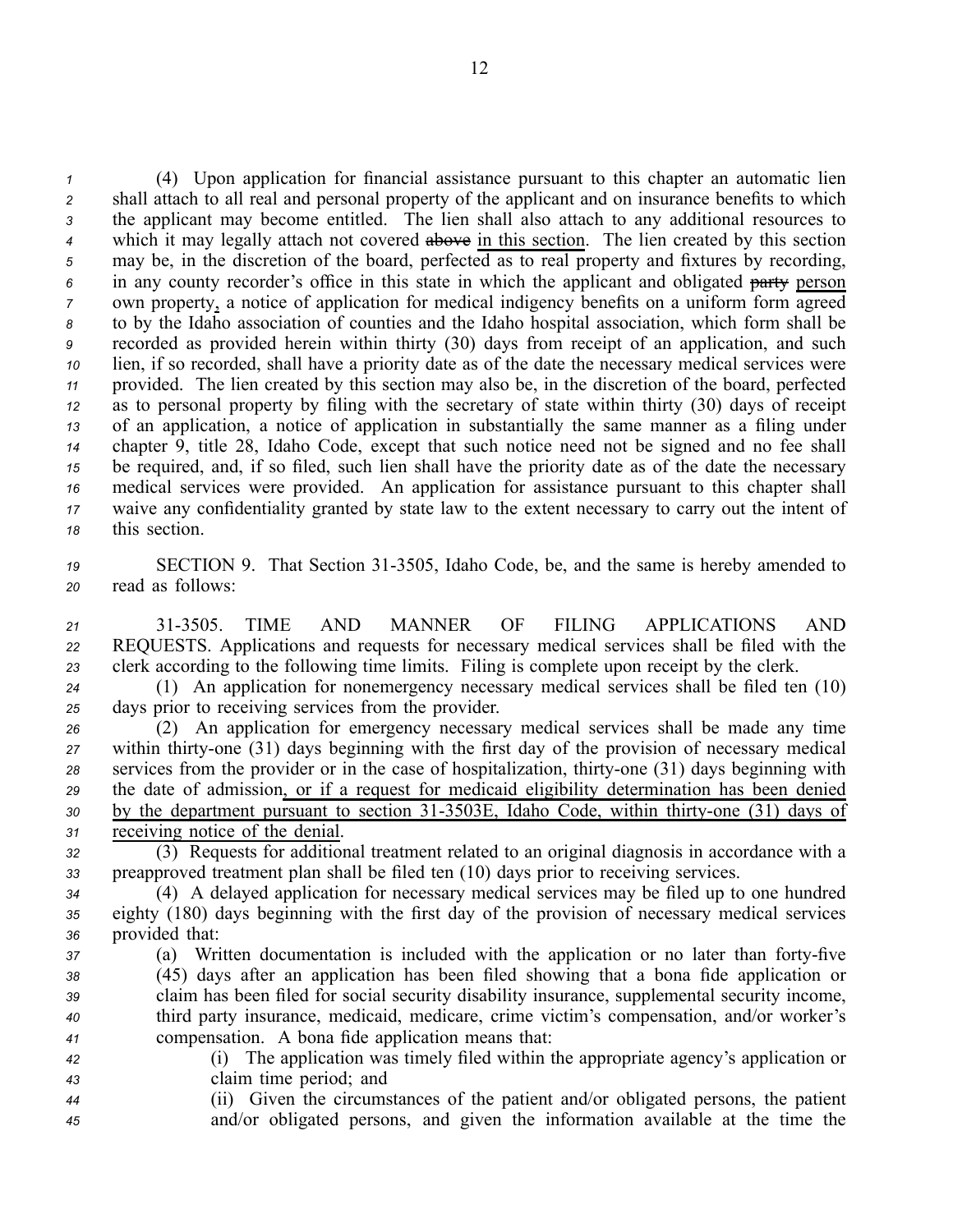*<sup>1</sup>* application or claim for other resources is filed, would reasonably be expected to *<sup>2</sup>* meet the eligibility criteria for such resources; and

- *<sup>3</sup>* (iii) The application was filed with the appropriate agency in such <sup>a</sup> time and *<sup>4</sup>* manner that, if approved, it would provide for paymen<sup>t</sup> coverage of the bills *<sup>5</sup>* included in the county application; and
- *<sup>6</sup>* (iv) In the discretion of the board, bills on <sup>a</sup> delayed application which would *<sup>7</sup>* not have been covered by <sup>a</sup> successful application or timely claim to the other *<sup>8</sup>* resource(s) may be denied by the board as untimely; and
- *<sup>9</sup>* (v) In the event an application is filed for supplemental security income, an Idaho *<sup>10</sup>* medicaid application must also have been filed within the department of health and *<sup>11</sup>* welfare's application or claim time period to provide paymen<sup>t</sup> coverage of eligible *<sup>12</sup>* bills included in the county application.
- *<sup>13</sup>* (b) Failure by the patient and/or obligated persons to complete the application process *<sup>14</sup>* described in this section, up to and including any reasonable appeal of any denial of *<sup>15</sup>* benefits, with the applicable program noted in paragraph (a) of this subsection, shall result *<sup>16</sup>* in denial of the county assistance application.
- *<sup>17</sup>* (5) Any application or reques<sup>t</sup> which fails to meet the provisions of this section, and/or *<sup>18</sup>* other provisions of this chapter, shall be denied.
- *<sup>19</sup>* (6) In the event that <sup>a</sup> county determines that <sup>a</sup> different county is the obligated county, *<sup>20</sup>* an application may be filed in the other county within thirty (30) days of the date of the initial *<sup>21</sup>* county denial.
- *<sup>22</sup>* SECTION 10. That Section 313505B, Idaho Code, be, and the same is hereby amended *<sup>23</sup>* to read as follows:
- *<sup>24</sup>* 313505B. APPROVAL. The board shall approve an application for assistance if it *<sup>25</sup>* determines that necessary medical services have been or will be provided to <sup>a</sup> medically *<sup>26</sup>* indigent person in accordance with this chapter; provided, the amount paid by the county for *<sup>27</sup>* any medically indigent resident shall not exceed in aggregate the sum of ten eleven thousand *<sup>28</sup>* dollars (\$101,000) per applicant for any consecutive twelve (12) month period.
- 29 **SECTION 11.** That Section 31-3507, Idaho Code, be, and the same is hereby amended to *<sup>30</sup>* read as follows:
- *31* 313507. NOTICE OF ADMISSION AND TRANSFER OF A MEDICALLY *<sup>32</sup>* INDIGENT PATIENT. (1) A hospital shall notify the department and the clerk of the county or *<sup>33</sup>* counties responsible within one (1) working day of identifying <sup>a</sup> its initial review determination 34 pursuant to section 31-3503E, Idaho Code, that the patient as is potentially medically indigent. 35 The notice of admission shall include the following if available:
- *<sup>36</sup>* (a) Name, address, telephone number, date of birth, social security number and date of *<sup>37</sup>* admission of the patient;
- *<sup>38</sup>* (b) Name, address and telephone number of responsible party;
- *<sup>39</sup>* (c) Name of attending physician;
- *<sup>40</sup>* (d) Diagnosis and/or reason for admission;
- *<sup>41</sup>* (e) Name, address and telephone number of the person completing the notice of *<sup>42</sup>* admission.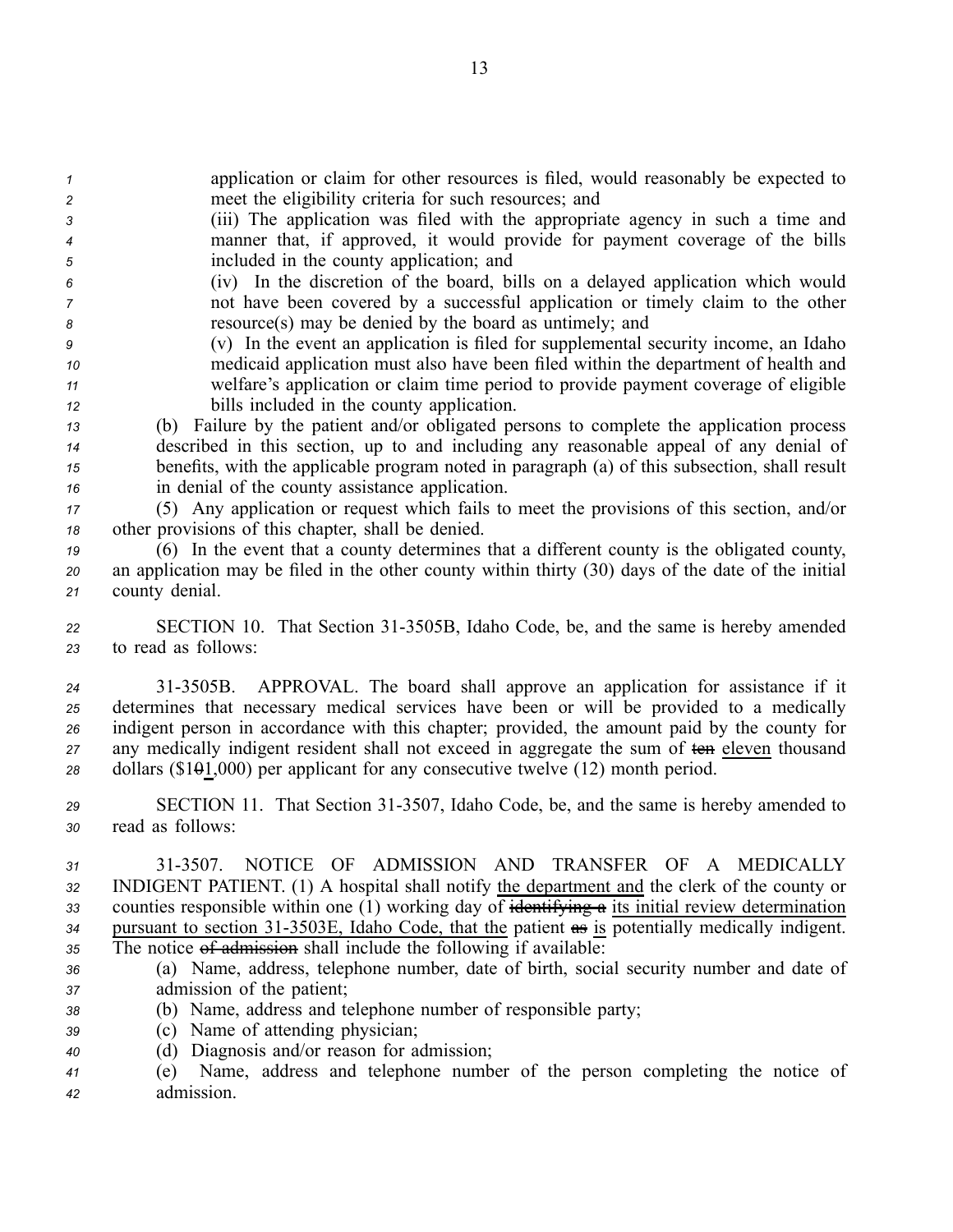(2) A The department, <sup>a</sup> county or administrator shall have the right to have an approved medically indigent person transferred to <sup>a</sup> hospital or facility, in accordance with requirements of the federal emergency medical treatment and active labor act, 42 U.S.C., section 1395d.d.; provided however, treatment for the necessary medical service must be available at the designated facility, and the department and the county contract physician, or the attending physician if no county contract physician is available, must certify that the transfer of such person would not presen<sup>t</sup> <sup>a</sup> significant risk of further injury. The department, the county, the administrator, and hospital from which or to which <sup>a</sup> person is taken or removed as herein provided, as well as the attending physician(s), shall not be liable in any manner whatsoever and shall be immune from suit for any causes of action arising from <sup>a</sup> transfer performed in accordance with this section. The immunities and freedom from liability granted pursuan<sup>t</sup> to this section shall extend to any person, firm or corporation acting in accordance with this *<sup>13</sup>* section.

14 SECTION 12. That Section 31-3508, Idaho Code, be, and the same is hereby amended to *<sup>15</sup>* read as follows:

 313508. AMOUNT OF AID FOR NECESSARY MEDICAL SERVICES. The county responsible for paymen<sup>t</sup> of necessary medical services of <sup>a</sup> medically indigent person shall pay an amount not to exceed the reimbursement rates to the provider rendering such services amount recommended by the utilization managemen<sup>t</sup> program and the current medicaid rate. The bill submitted for paymen<sup>t</sup> pursuan<sup>t</sup> to section 313519, Idaho Code, shall show the total provider charges less any amounts which have been received under any other federal or state 22 law. Bills of less than twenty-five dollars (\$25.00) shall not be presented for payment.

23 SECTION 13. That Section 31-3509, Idaho Code, be, and the same is hereby amended to *<sup>24</sup>* read as follows:

 313509. COLLECTIONS BY PROVIDERS. Providers making claims for necessary medical services of medically indigent persons shall make all reasonable efforts to determine liability for the account so incurred from any available insurance or other sources available for 28 payment of such expenses prior to submitting the bill to the **county** department for payment review. In the event that <sup>a</sup> provider has been notified that an individual qualifies for approval of benefits, such provider(s) shall submit <sup>a</sup> bill to third party insurance, medicaid, medicare, crime victims compensation and/or worker's compensation for paymen<sup>t</sup> within thirty (30) days of such notice. In the event any payments are thereafter received for charges which have been paid by <sup>a</sup> county and/or the administrator pursuan<sup>t</sup> to the provisions of this chapter, said sums up to the amount actually paid by the county and/or the administrator shall be paid over to such county and/or administrator the department within sixty (60) days of receiving such paymen<sup>t</sup> from other resources. The department shall distribute the paymen<sup>t</sup> to the county 37 and/or administrator pursuant to section 31-3510A, Idaho Code.

*<sup>38</sup>* SECTION 14. That Section 313510, Idaho Code, be, and the same is hereby amended to *<sup>39</sup>* read as follows:

*<sup>40</sup>* 313510. RIGHT OF SUBROGATION. Upon paymen<sup>t</sup> of <sup>a</sup> claim for necessary *<sup>41</sup>* medical services pursuan<sup>t</sup> to this chapter, the county and the catastrophic health care costs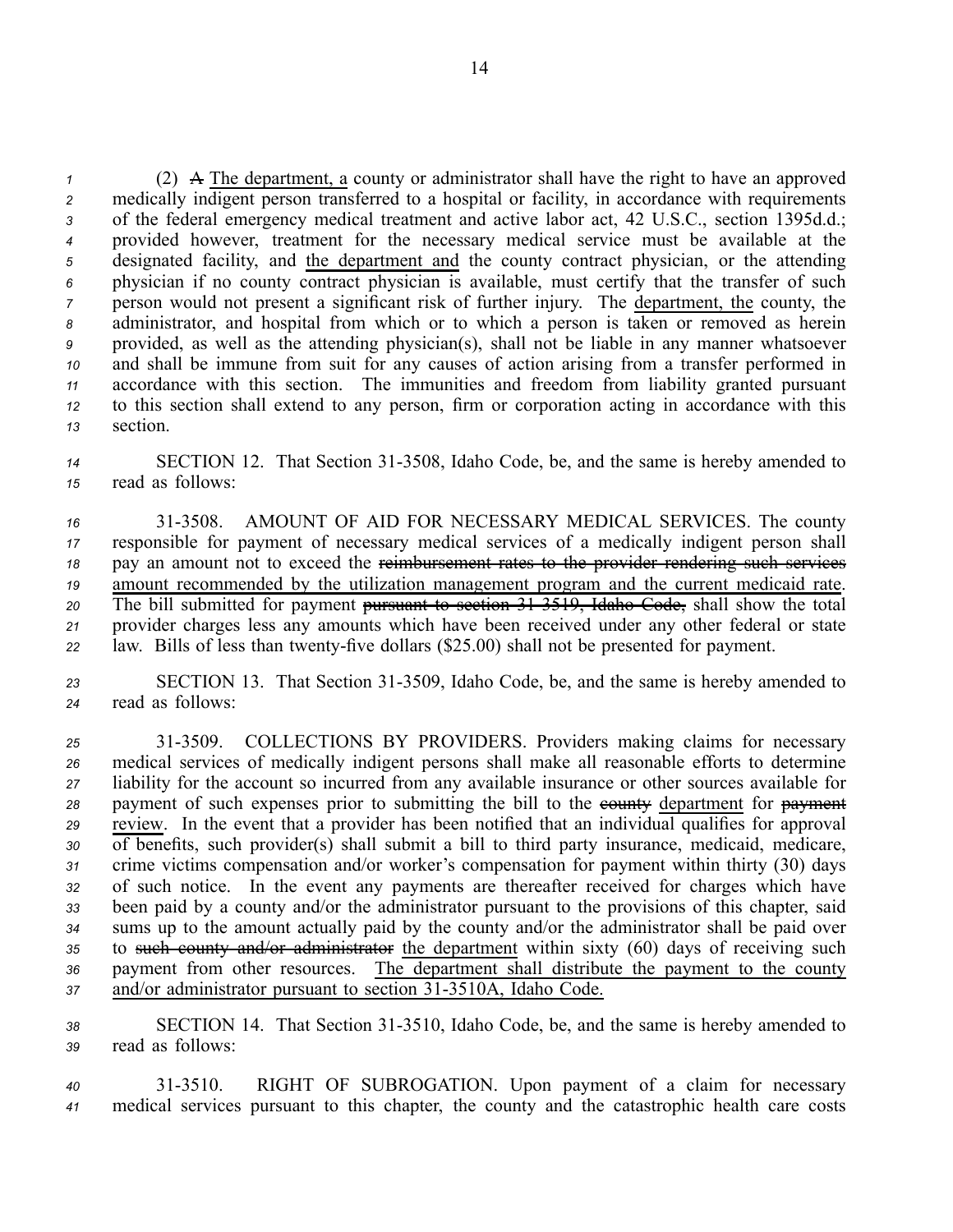program making such paymen<sup>t</sup> shall become subrogated to all the rights of the hospital and other providers and to all rights of the medically indigent person against any third parties who may be the cause of or liable for such necessary medical services. The department may pursue collection of the county's and the administrator's subrogation interests.

*<sup>5</sup>* SECTION 15. That Section 313511, Idaho Code, be, and the same is hereby amended to *<sup>6</sup>* read as follows:

 313511. VIOLATIONS AND PENALTIES. (1) Any applicant or obligated person who wilfully willfully gives false or misleading information to the department, <sup>a</sup> hospital, <sup>a</sup> county or an agen<sup>t</sup> thereof, or to any individual in order to obtain necessary medical services as or for <sup>a</sup> medically indigent person, or any person who obtains necessary medical services as <sup>a</sup> medically indigent person who fails to disclose insurance, worker's compensation, resources, or other benefits available to him as paymen<sup>t</sup> or reimbursement of such expenses incurred, shall be guilty of <sup>a</sup> misdemeanor and punishable under the general provisions for punishment of <sup>a</sup> misdemeanor. In addition, any applicant who fails to cooperate with the department or <sup>a</sup> county or makes <sup>a</sup> material misstatement or material omission to the department in <sup>a</sup> reques<sup>t</sup> for medicaid eligibility determination, pursuant to section 31-3503E, Idaho Code, or a county in an application pursuan<sup>t</sup> to this chapter shall be ineligible for nonemergency assistance under this chapter for <sup>a</sup> period of two (2) years.

*<sup>19</sup>* (2) The board shall not have jurisdiction to hear and shall not approve an application *<sup>20</sup>* for necessary medical services unless an application in the form prescribed by this chapter is *<sup>21</sup>* received by the clerk in accordance with the provisions of this chapter.

 (3) The board may deny an application if material information required in the application or reques<sup>t</sup> is not provided by the applicant or <sup>a</sup> third party or if the applicant has divested himself or herself of resources within one (1) year prior to filing an application in order to become eligible for assistance pursuan<sup>t</sup> to this chapter. An applicant who is sanctioned by federal or state authorities and loses medical benefits as <sup>a</sup> result of failing to cooperate with the respective agency or making <sup>a</sup> material misstatement or material omission to the respective agency shall be ineligible for assistance pursuan<sup>t</sup> to this chapter for the period of such sanction.

*<sup>29</sup>* (4) If the board fails to act upon an application within the time lines timelines required *<sup>30</sup>* under this chapter, the application shall be deemed approved and paymen<sup>t</sup> made as provided in *<sup>31</sup>* this chapter.

*<sup>32</sup>* (5) An applicant may appeal <sup>a</sup> decision rendered by the board pursuan<sup>t</sup> to this section in 33 the manner provided in section 31-1506, Idaho Code.

34 SECTION 16. That Section 31-3517, Idaho Code, be, and the same is hereby amended to *<sup>35</sup>* read as follows:

 313517. ESTABLISHMENT OF A CATASTROPHIC HEALTH CARE COST PROGRAM. (1) The governing board of the catastrophic health care cost program created by the counties pursuan<sup>t</sup> to <sup>a</sup> joint exercise of powers agreement, dated October 1, 1984, and serving on June 30, 1991, is hereby continued as such through December 31, 1992, to complete the affairs of the board, to continue to pay for those medical costs incurred by participating counties prior to October 1, 1991, until all costs are paid or the moneys in the catastrophic health care cost account contributed by participating counties are exhausted, and to pay the balance of such contributions back to the county of origin in the proportion contributed.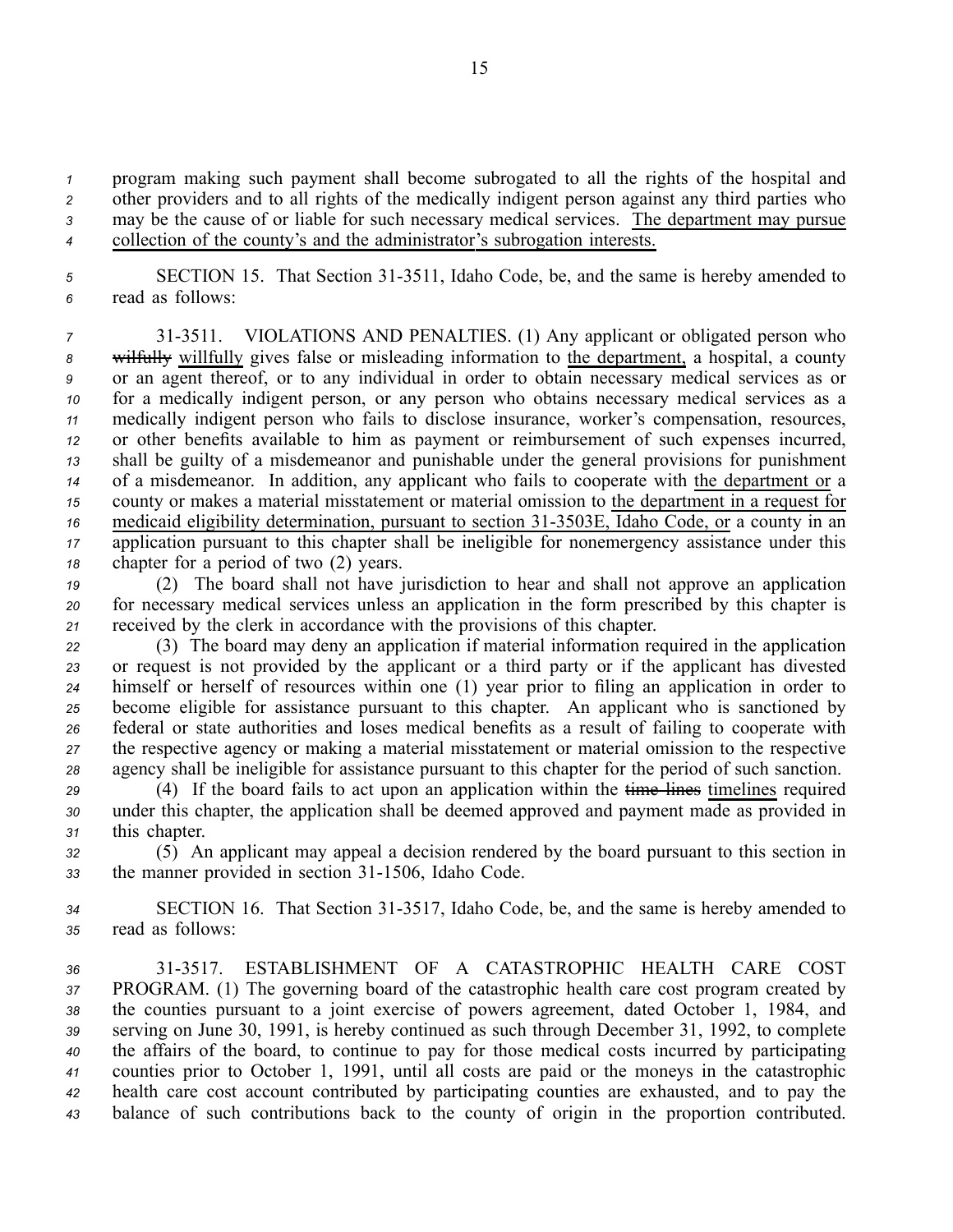*1* County responsibility shall be limited to the first ten eleven thousand dollars (\$101,000) per *<sup>2</sup>* claim. The remainder of the eligible costs of the claim shall be paid by the state catastrophic *<sup>3</sup>* health care cost program.

 (2) Commencing October 1, 1991, <sup>a</sup> catastrophic health care cost program board is hereby established, and the board shall be the administrator of the catastrophic health care cost program. This board shall consist of seven twelve (712) members, with six (6) county commissioners, one (1) from each of the six (6) districts or regions established by the Idaho association of counties, four (4) members of the legislature, with one (1) each being appointed by the president pro tempore of the senate, the leader of the minority party of the senate, the speaker of the house of representatives and the leader of the minority party of the house of representatives, one (1) member appointed by the director of the department of health and welfare, and one (1) member appointed by the governor.

 (a) The county commissioner members shall be elected by the boards of county commissioners of the member counties of each district or region, with each board of county commissioners entitled to one (1) vote. The process and procedures for conducting the election and determining the members shall be determined by the board itself, excep<sup>t</sup> that the election must be conducted, completed and results certified by December 31 of each year in which an election for members is conducted. The board recognized in subsection (1) of this section shall authorize and conduct the election in *20* 1991.

 (b) The term of office of <sup>a</sup> member shall be two (2) years, commencing on January 1 next following election or appointment, excep<sup>t</sup> that for commissioner members elected in 1991, the commissioner members from districts or regions 1, 3 and 5 shall serve for <sup>a</sup> term of one (1) year, and the commissioner members from districts or regions 2, 4 and 6 shall serve for <sup>a</sup> term of two (2) years. Members may be reelected or reappointed. Election or appointment to fill vacancies shall be for the balance of the unexpired term.

27 (c) The m<del>Members</del> appointed by the governor shall be esempensated reimbursed as *<sup>28</sup>* provided in section 59509(b), Idaho Code, from the catastrophic health care cost account. *<sup>29</sup>* (d) At the first meeting of the board in January of each year, the board shall organize by

*<sup>30</sup>* electing <sup>a</sup> chair, <sup>a</sup> vicechair, and such other officers as desired.

 (3) The administrator is authorized to contract with <sup>a</sup> health insurance company, group health services organization or other provider of third party paymen<sup>t</sup> for health services authorized to do business in this state, or to establish <sup>a</sup> selfinsurance fund in order to implement <sup>a</sup> catastrophic health care costs program.

 The contract shall provide that the health insurance company, group health service organization or other third party payer, shall, for consideration, which shall be set by the administrator, assume the risk of providing for recipients under the catastrophic health care cost provisions of this chapter.

*<sup>39</sup>* The administrator shall develop rules for <sup>a</sup> catastrophic health care cost program after *<sup>40</sup>* consulting with the counties, organizations representing the counties, health care providers, and *<sup>41</sup>* organizations representing health care providers.

*<sup>42</sup>* The administrator legislative council shall cause <sup>a</sup> full and complete audit of the financial *<sup>43</sup>* statements of the program as required in section 67450B702, Idaho Code.

*<sup>44</sup>* (4) The administrator shall submit <sup>a</sup> reques<sup>t</sup> to the governor and the legislature in *<sup>45</sup>* accordance with the provisions of chapter 35, title 67, Idaho Code, for an appropriation for the *<sup>46</sup>* maintenance and operation of the catastrophic health care program.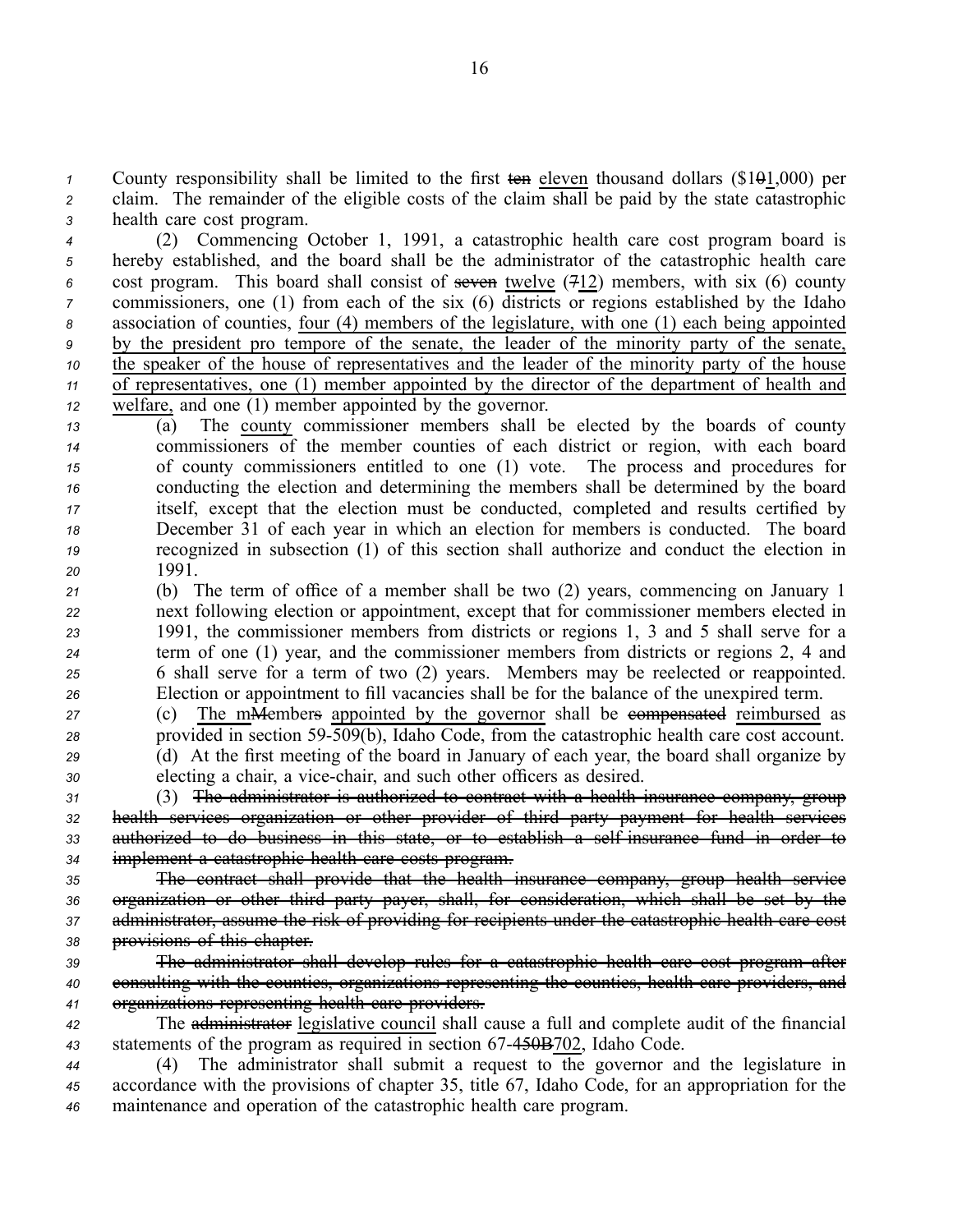*<sup>1</sup>* SECTION 17. That Section 313518, Idaho Code, be, and the same is hereby amended to *<sup>2</sup>* read as follows:

 313518. ADMINISTRATIVE RESPONSIBILITY. (1) The administrator shall, in order to facilitate paymen<sup>t</sup> to providers participating in the county medically indigent program and the catastrophic health care cost program, have on file the reimbursement rates allowed for all participating providers of medical care. However, in no event shall the amount to be paid exceed the usual, reasonable, and customary charges for the area.

*<sup>8</sup>* (2) The administrator may contract with an independent contractor to provide services to *<sup>9</sup>* manage and operate the program, or the administrator may employ staff to manage and operate *<sup>10</sup>* the program.

*<sup>11</sup>* (3) The administrator shall develop rules for <sup>a</sup> catastrophic health care cost program after *<sup>12</sup>* consulting with the counties, organizations representing the counties, health care providers and *<sup>13</sup>* organizations representing health care providers.

 (4) The administrator shall submit all proposed rules to the legislative council for review prior to adoption, in <sup>a</sup> manner substantially the same as proposed executive agency rules are reviewed under chapter 52, title 67, Idaho Code. Following adoption, the administrator shall submit all adopted rules to the legislature for review in <sup>a</sup> manner substantially the same as adopted executive agency rules are reviewed under chapter 52, title 67, Idaho Code. The legislature, by concurrent resolution, may modify, amend, or repeal any rule of the administrator.

21 SECTION 18. That Section 31-3519, Idaho Code, be, and the same is hereby amended to *<sup>22</sup>* read as follows:

*<sup>23</sup>* 313519. PAYMENT FOR SERVICES. Each board of county commissioners shall *<sup>24</sup>* make payments to providers for covered services provided to the medically indigent as follows:

 (1) Upon receipt of <sup>a</sup> final determination by the county approving an application for necessary medical services, an applicant, <sup>a</sup> provider, or the third party on behalf of the applicant, shall, within sixty (60) days, submit the claim to the department for its utilization 28 management review pursuant to section  $31-3503\overline{C}$ , Idaho Code. The department shall forward <sup>29</sup> the reviewed claim to the responsible county. The forwarded claim shall be a county claim in **accordance with the procedures provided in** pursuant to chapter 15, title 31, Idaho Code. The clerk shall calculate, or cause to be calculated, the medical provider reimbursement rate.

*<sup>32</sup>* (2) Payment shall be made to providers on behalf of an applicant and shall be made on 33 the next payment cycle after all necessary forms are presented by the claimant to the county *<sup>34</sup>* and the clerk has determined the medical provider reimbursement rate. In no event shall 35 payment be delayed longer than sixty (60) days from receipt of the equally elaim or provider *<sup>36</sup>* bill department's reviewed claim.

*<sup>37</sup>* (3) Payment to <sup>a</sup> provider pursuan<sup>t</sup> to this chapter shall be paymen<sup>t</sup> of the debt in full *<sup>38</sup>* and the provider shall not seek additional funds from the applicant.

*<sup>39</sup>* (4) In no event shall <sup>a</sup> county be obligated to pay, pursuan<sup>t</sup> to this chapter, an amount *<sup>40</sup>* which exceeds the reimbursement rate for the entire medical bill as calculated above reviewed *<sup>41</sup>* claim as determined by the department.

42 (5) The elerk department shall forward appropriate claims exceeding eleven thousand *<sup>43</sup>* dollars (\$11,000) per recipient in <sup>a</sup> consecutive twelve (12) month period to the catastrophic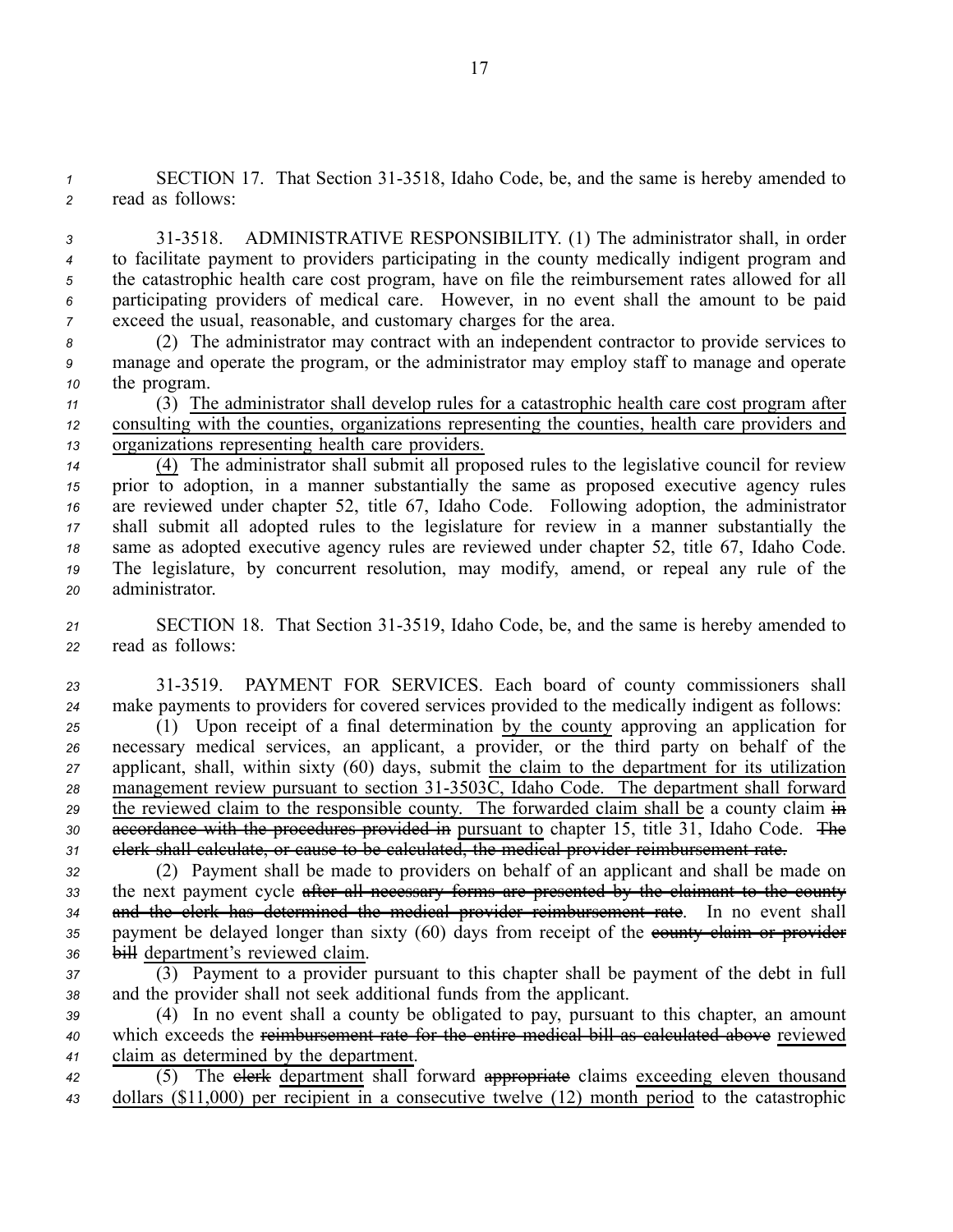*1* health care costs program within fourteen (14) days after determining an applicant's eligibility *<sup>2</sup>* for that program and shall include <sup>a</sup> statement of which costs the clerk has or intends to pay.

3 (6) The catastrophic health care cost program shall, within forty-five (45) days after *<sup>4</sup>* approval by the administrator, submit the claim to the state controller for payment.

*<sup>5</sup>* SECTION 19. That Section 313553, Idaho Code, be, and the same is hereby amended to *<sup>6</sup>* read as follows:

 313553. ADVISORY DECISIONS OF PANEL. The general responsibility of the advisory panel will be to consider the eligibility of applicants on claims referred to them and render written opinions regarding such eligibility of applicants as based upon review of analysis of the resources available to the applicant, as defined in section 31-3502( $\frac{1}{2}$ ), Idaho Code. Following proceedings on each claim, the advisory panel shall provide the affected parties with its comments and observations with respec<sup>t</sup> to the claim. They shall indicate in such comments whether the applicant appears to have resources available to him or her sufficient to pay for necessary medical services; does not have adequate resources; or any comments or observations which may be relevant and appropriate. The findings of the advisory panel may be used by affected parties in resolving contested claims in <sup>a</sup> manner consistent with the findings presented. However, such findings will be advisory in nature only and not binding on any of the affected parties.

*<sup>19</sup>* SECTION 20. That Section 677903, Idaho Code, be, and the same is hereby amended to *<sup>20</sup>* read as follows:

 677903. VERIFICATION OF LAWFUL PRESENCE – EXCEPTIONS – REPORTING. (1) Except as otherwise provided in subsection (3) of this section or where exempted by federal law, each agency or political subdivision of this state shall verify the lawful presence in the United States of each natural person eighteen (18) years of age or older who applies for state or local public benefits or for federal public benefits for the applicant.

- *<sup>26</sup>* (2) This section shall be enforced without regard to race, religion, gender, ethnicity or *<sup>27</sup>* national origin.
- *<sup>28</sup>* (3) Verification of lawful presence in the United States shall not be required:
- *<sup>29</sup>* (a) For any purpose for which lawful presence in the United States is not required by *<sup>30</sup>* law, ordinance or rule;
- *<sup>31</sup>* (b) For obtaining health care items and services that are necessary for the treatment of *<sup>32</sup>* an emergency medical condition of the person involved and are not related to an organ *<sup>33</sup>* transplant procedure;
- 34 (c) For short-term, noncash, in-kind emergency disaster relief;
- *<sup>35</sup>* (d) For public health assistance for immunizations with respec<sup>t</sup> to immunizable diseases *<sup>36</sup>* and testing and treatment of symptoms of communicable diseases whether or not such *<sup>37</sup>* symptoms are caused by <sup>a</sup> communicable disease;
- *<sup>38</sup>* (e) For programs, services or assistance, such as soup kitchens, crisis counseling and 39 intervention and short-term shelter specified by federal law or regulation that:
- *<sup>40</sup>* (i) Deliver inkind services at the community level, including services through *<sup>41</sup>* public or private nonprofit agencies;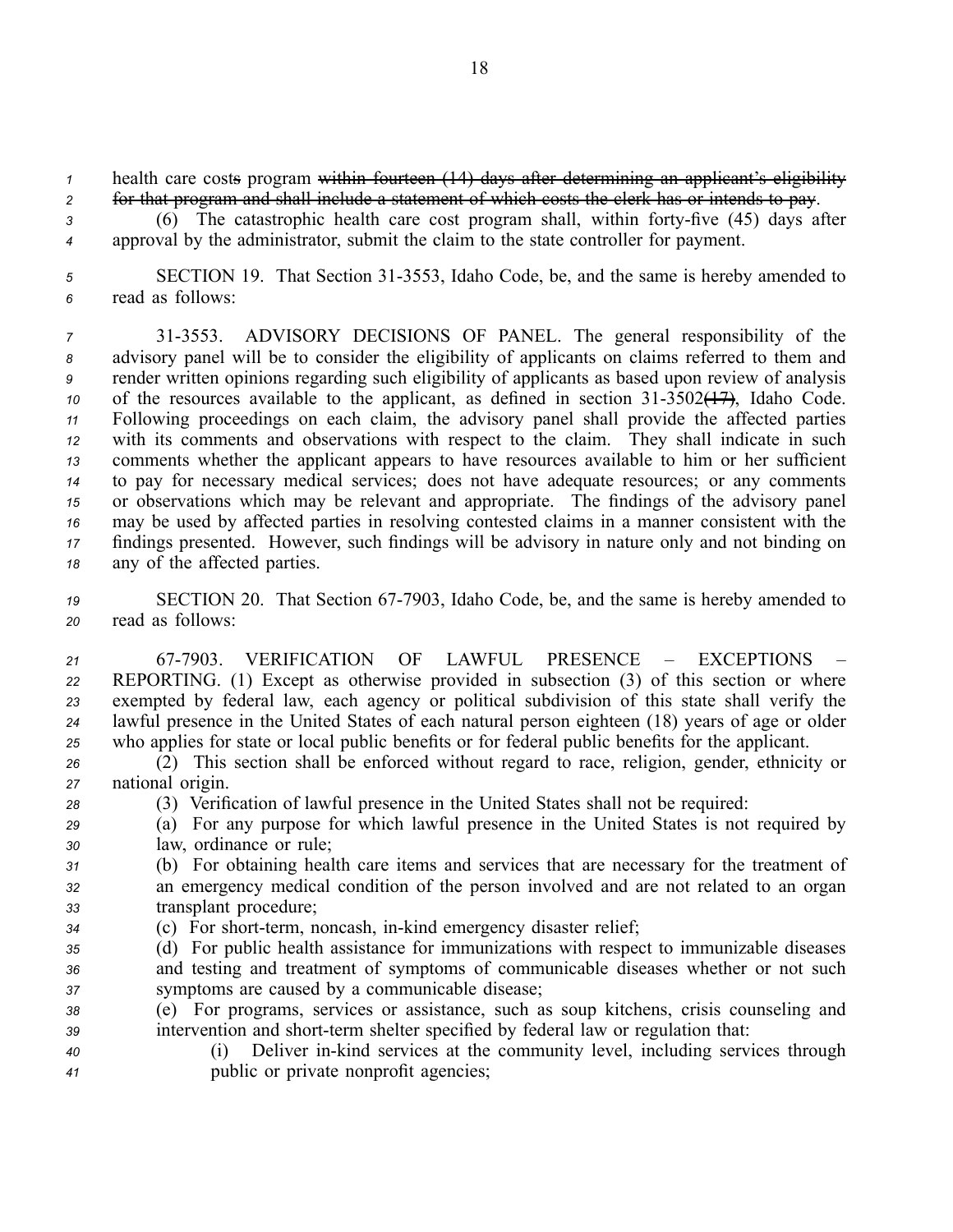| $\boldsymbol{\mathcal{1}}$<br>2 | Do not condition the provision of assistance, the amount of assistance<br>(ii)<br>provided or the cost of assistance provided on the individual recipient's income or |
|---------------------------------|-----------------------------------------------------------------------------------------------------------------------------------------------------------------------|
| 3                               | resources; and                                                                                                                                                        |
| 4                               | (iii) Are necessary for the protection of life or public safety;                                                                                                      |
| 5                               | (f) For prenatal care;                                                                                                                                                |
| 6                               | $(g)$ For postnatal care not to exceed twelve $(12)$ months; or                                                                                                       |
| 7                               | (h) For food assistance for a dependent child under eighteen (18) years of age.                                                                                       |
| 8                               | Notwithstanding the provisions of this subsection (3), for the county indigent program, the                                                                           |
| 9                               | limitations contained in section 31-3502(186)B., Idaho Code, shall apply.                                                                                             |
| 10                              | (4) An agency or a political subdivision shall verify the lawful presence in the United                                                                               |
| 11                              | States of each applicant eighteen (18) years of age or older for federal public benefits or state or                                                                  |
| 12                              | local public benefits by:                                                                                                                                             |
| 13                              | (a) Employing electronic means to verify an applicant is legally present in the United                                                                                |
| 14                              | States; or                                                                                                                                                            |
| 15                              | (b) Requiring the applicant to provide:                                                                                                                               |
| 16                              | An Idaho driver's license or an Idaho identification card issued pursuant to<br>(1)                                                                                   |
| $17$                            | section 49-2444, Idaho Code; or                                                                                                                                       |
| 18                              | A valid driver's license or similar document issued for the purpose of<br>(ii)                                                                                        |
| 19                              | identification by another state or territory of the United States, if such license                                                                                    |
| 20                              | or document contains a photograph of the individual or such other personal                                                                                            |
| 21                              | identifying information relating to the individual that the director of the                                                                                           |
| 22                              | department of health and welfare or, with regard to unemployment compensation                                                                                         |
| 23                              | benefits, the director of the department of labor finds, by rule, sufficient for                                                                                      |
| 24                              | purposes of this section; or                                                                                                                                          |
| 25                              | (iii) A United States military card or a military dependent's identification card; or                                                                                 |
| 26                              | (iv) A United States coast guard merchant mariner card; or                                                                                                            |
| 27                              | A native American tribal document; or<br>(v)                                                                                                                          |
| 28                              | (vi) A valid United States passport; and                                                                                                                              |
| 29                              | Requiring the applicant to provide a valid social security number that has been<br>(c)                                                                                |
| 30                              | assigned to the applicant; and                                                                                                                                        |
| 31                              | (d) Requiring the applicant to attest, under penalty of perjury and on a form designated                                                                              |
| 32                              | or established by the agency or the political subdivision, that:                                                                                                      |
| 33                              | (i) The applicant is a United States citizen or legal permanent resident; or                                                                                          |
| 34                              | (ii) The applicant is otherwise lawfully present in the United States pursuant to                                                                                     |
| 35                              | federal law.                                                                                                                                                          |
| 36                              | (5) Notwithstanding the requirements of subsection $(4)(b)$ of this section, the agency or                                                                            |
| 37                              | political subdivision may establish by appropriate legal procedure such rules or regulations to                                                                       |
| 38                              | ensure that certain individuals lawfully present in the United States receive authorized benefits                                                                     |
| 39                              | including, but not limited to, homeless state citizens.                                                                                                               |
| 40                              | For an applicant who has attested pursuant to subsection $(4)(d)$ of this section<br>(6)                                                                              |
| 41                              | stating that the applicant is an alien lawfully present in the United States, verification of lawful                                                                  |
| 42                              | presence for federal public benefits or state or local public benefits shall be made through                                                                          |
| 43                              | the federal systematic alien verification of entitlement program, which may be referred to as                                                                         |
| 44                              | the "SAVE" program, operated by the United States department of homeland security or a                                                                                |
| 45                              | successor program designated by the United States department of homeland security.<br>Until                                                                           |